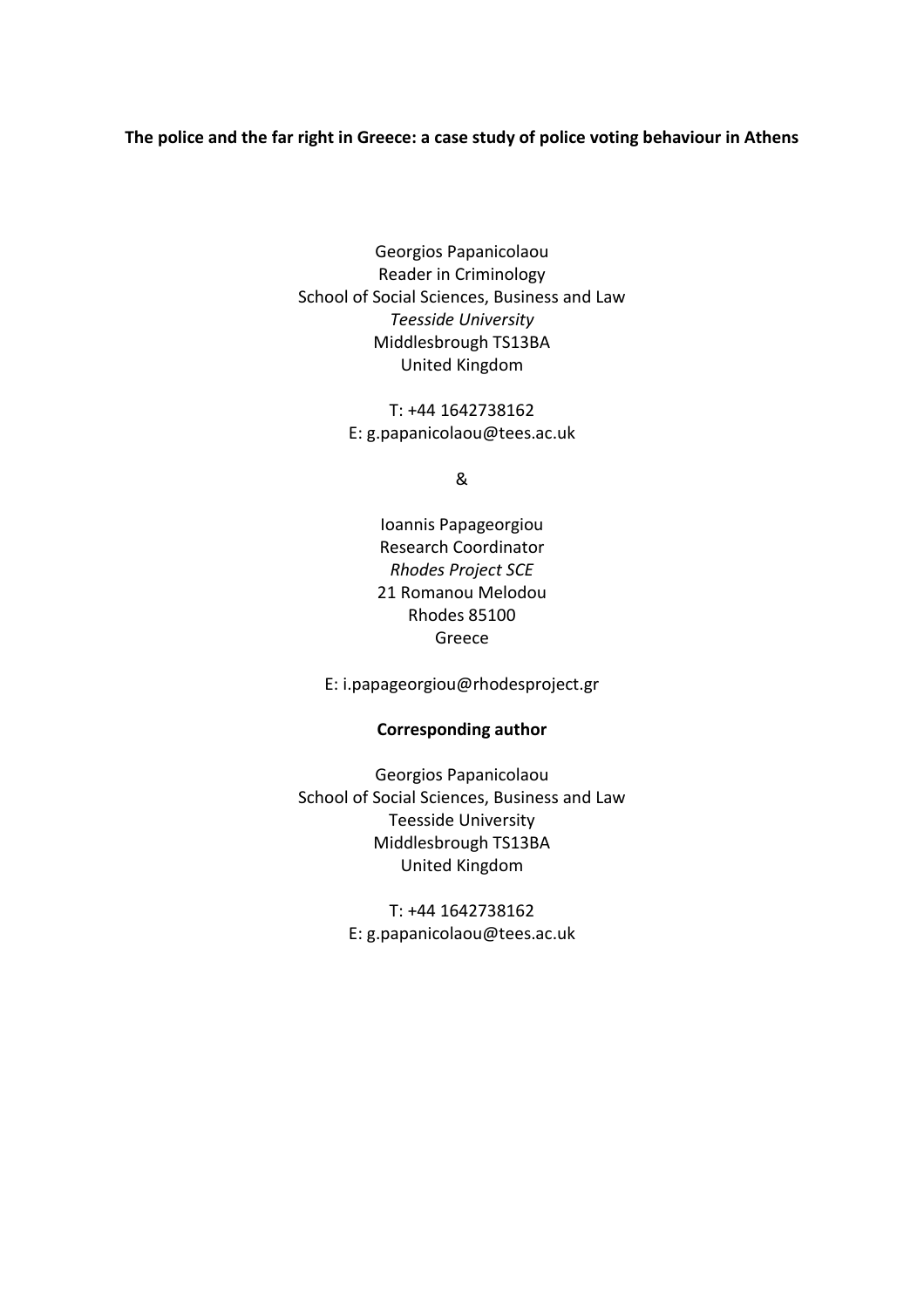**The police and the far right in Greece: a case study of police voting behaviour in Athens**

### **Abstract**

The electoral advance of the far right party of Golden Dawn has left a clear mark on the Greek parliamentary elections of 2012. A less debated aspect of these results involves the extent of the electoral influence of Golden Dawn among police personnel. Using electoral data from two districts in Greece's capital city, this paper explores the extent of that influence among major front line police units based in those localities. Our analysis obtains clear indications that Golden Dawn's presence has been much more emphatic among police personnel than among the general public. These results warrant further exploration of this development, particularly in light of the possibility that far-right ideology may influence the character of everyday policing in Greece and the use of police discretion at the detriment of vulnerable or politically undesirable groups.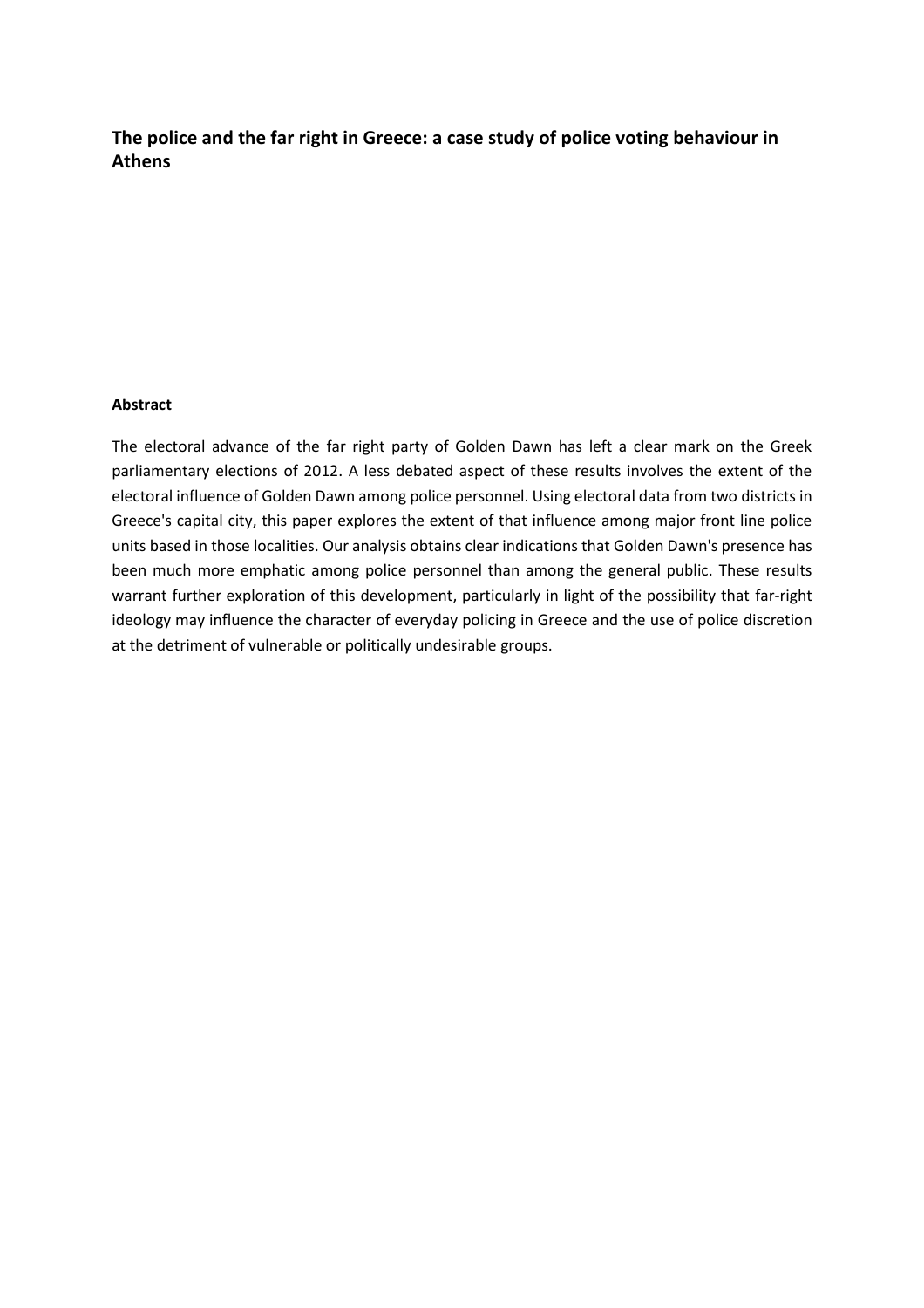# **The police and the far right in Greece: a case study of police voting behaviour in Athens**

#### **Introduction**

l

This paper explores the extent of the electoral influence of the far-right, particularly of the far-right party of Golden Dawn, among members of the police personnel in Greece. The rise and affirmation of Golden Dawn as a significant political force since the beginning of the 2010s has attracted considerable public and scholarly attention (Ellinas, 2013; Georgiadou, 2013; Halikiopoulou & Vasilopoulou, 2013; Psarras, 2012; Smith, 2013, 2014). Indeed, the sheer quantitative weight of the far-right vote has been one of the most dramatic aspects of the parliamentary elections of 6 May and 17 June 2012, whose results we consider in this paper. Subsequent analyses have queried the party's electoral influence (Mavris, 2013), to an extent that one may speak of an extensive recomposition of the far- and populist right in Greece, featuring Golden Dawn as a dominant formation in that political space. The party has had a turbulent and highly controversial course since the twin elections of 2012. It was found at the centre of a high profile judicial investigation initiated against it as a criminal organisation in October 2013, and criminal trial procedures against Golden Dawn members, including its leadership and several MPs commenced in May 2015. It nevertheless still received just under 9.5%, 6.3% and 6.9% of the popular vote in the 2014 European elections, and the January 2015 and September 2015 general elections respectively.<sup>1</sup>

Yet one of the aspects of Golden Dawn's ascent that continues to be downplayed and even dismissed by mainstream political actors and commentators has been the extent of this party's influence among police personnel, particularly among front line services, such as patrol and emergency response units as well as the riot police, whose role in maintaining public order has been accentuated in crisis-ridden Greece. This situation constitutes a serious knowledge gap in light of a continuing stream of reports by human rights organisations and left-wing activists of a certain convergence, if not practical complicity, between these police units and Golden Dawn activists (Amnesty International, 2014; Greek Ombudsman, 2013; Human Rights Watch, 2013, 2015;

<sup>1</sup> In October 2013, the leadership, including several MPs, and several other members of Golden Dawn were prosecuted by Greek judicial authorities on charges of forming and operating a criminal organisation (art.187 of the Greek Penal Code). The incident that prompted judicial action has been the murder of Pavlos Fyssas, a leftist musician and activist by a member of Golden Dawn allegedly acting as part of a hit squad operating under orders and guidance from the party's local and national leadership. A discussion of the investigation and the details reaching the public domain would lie beyond the scope of this article. We are very confident that the effort of the prosecuting authorities and the leadership of the Hellenic Police to root out Golden Dawn support from various Hellenic Police units does not render our analysis outdated nor does it invalidate any of the questions we are raising here, particularly in light of the party's resilience in subsequent elections.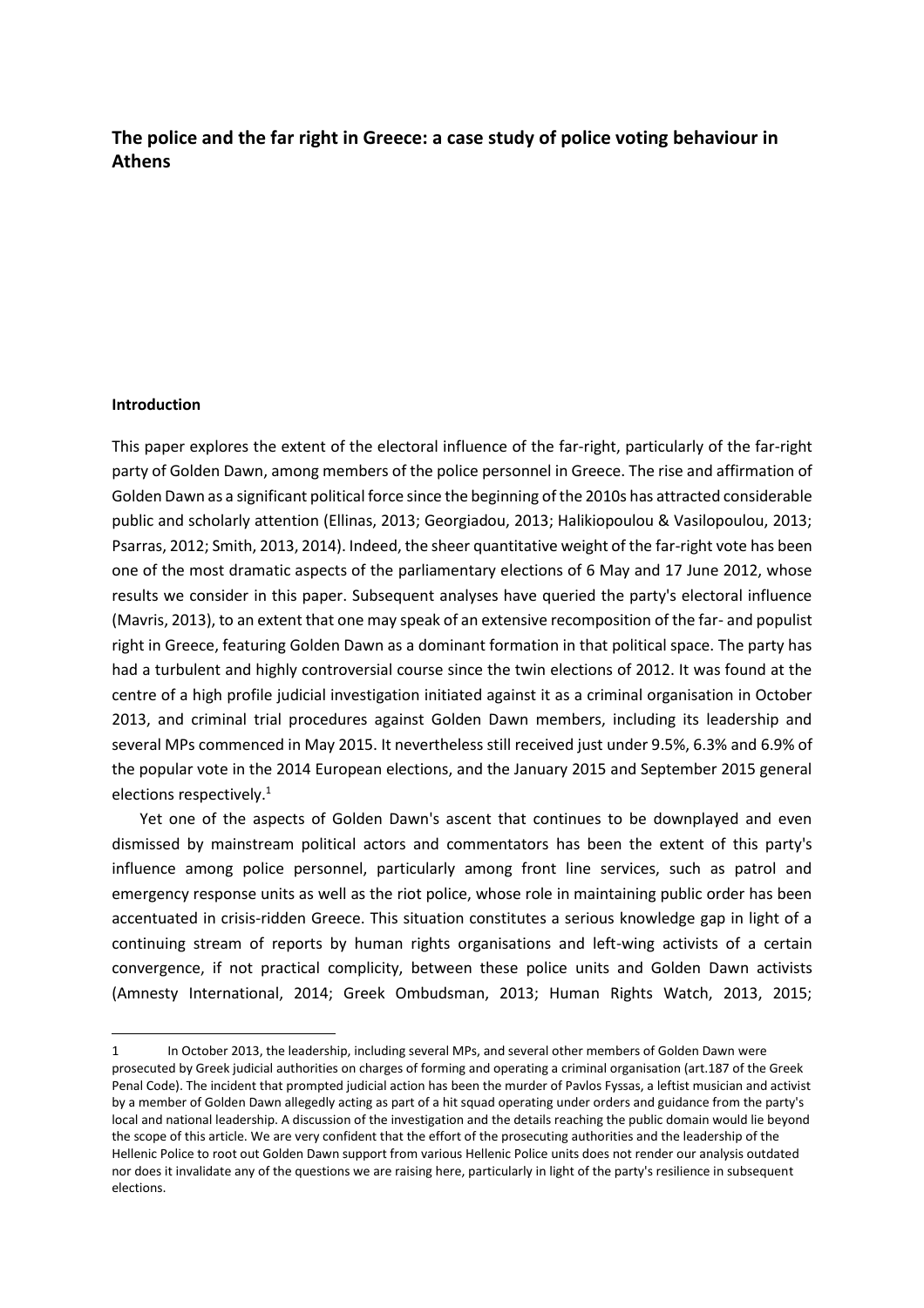Margaronis, 2012b; Mason, 2012). The urgency of the matter is only underscored by the considerable deficit of academic research on key aspects of the organisation, practice and social composition of the police force in Greece.

The analysis of the results of the 2012 elections presented in this paper offers compelling evidence that relations between the far- and populist right and the personnel of the police in large key units in Athens are firm and extensive. The implications could be far reaching arguably. If important parts of Greece's national police service are becoming colonised by far-right ideology, then elements of that ideology—extreme nationalism, notions of racial purity and glorification of vigilante style violence as means to promote those ideas— are becoming more likely to underpin the character of everyday policing and the use of police discretion at the detriment of vulnerable or politically undesirable groups. A more systematic investigation of Golden Dawn's influence among police personnel is thus fully warranted. The opportunity, as explained below, to interrogate the electoral behaviour of police personnel offers additional significant insights on the far-right's influence on parts of the Greek state personnel, an aspect which only very recently has drawn scholarly attention (Christopoulos, 2014a, 2014b).

A detailed discussion of Golden Dawn as a political formation lies beyond the scope of this paper, and interested readers would be well advised to explore the rapidly developing literature regarding the party's origins, discourse and political practice (Dinas et al., 2013; Doxiadis & Matsaganis, 2012; Ellinas, 2012; Ellinas, 2013; Georgiadou, 2013; Halikiopoulou & Vasilopoulou, 2013; Psarras, 2012; Vasilopoulou & Halikiopoulou, 2015; Xenakis, 2012). This literature also offers the necessary conceptual links to the wider voluminous literature on the far- and populist right phenomenon (e.g., Eatwell & Mudde, 2004; Mudde, 2000, 2007; Taguieff, 2012; Wilson & Hainsworth, 2012) We draw selectively from this literature in so far as the analysis and insights found in it may pertinently inform the discussion of our findings from the viewpoint of police sociology. As our investigation capitalises on conditions resembling a natural experiment, our main focus is on the election results and police voting behaviour. In the first part of this paper we offer the indispensable background information on the twin elections of 2012, and on the particularities of the Greek electoral system by means of which our observations were made possible. The bulk of our analysis focuses on the actual police vote: we document and explore the rise and stabilisation of the far right's electoral influence in two key operational formations of the Hellenic Police in the capital city of Greece, Athens in the May and June elections. The concluding part situates our results and outlines a number of possible paths for further investigation, building on both the limited existing knowledge on the police in Greece and extant insights regarding the nature, reasons and extent of the apparent convergence between police personnel and the party of Golden Dawn.

### **The twin elections of 2012: issues and dramatis factiones**

Greece's twin elections of 2012 occurred in a highly charged and polarised political atmosphere. Following the early dissolution of the parliament elected in October 2009, the first general election took place on 6 May 2012. It resulted in a hung parliament and was thus followed by the second general election of 17 June 2012, whose result made possible the formation of a coalition government supported by the centre-right and centre-left, namely the conservative New Democracy party, the social-democratic party PASOK, and the centre-left Democratic Left, which, however, left the coalition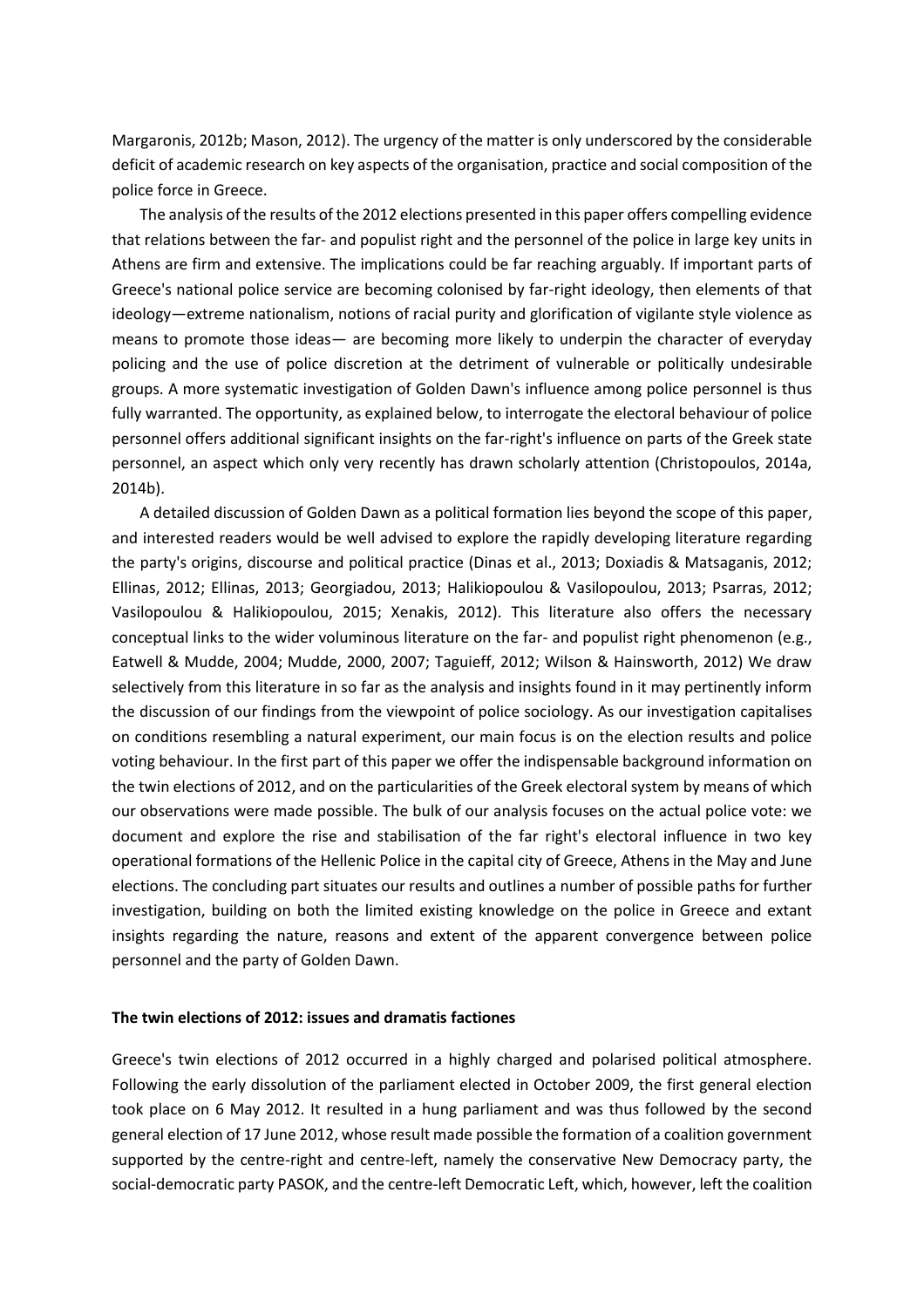in the summer of 2013. The government under the conservative Antonis Samaras implemented the severe austerity programme in continuation of its predecessors' policies since 2010. But while the twin elections of 2012 provided a certain political resolution to what at the time appeared as an acute and catastrophic dilemma for Greece's economic and political future, they constituted nothing less than a radical overturn of that country's political scene. $2$ 

The crisis has engendered an acute rupture of relations of political representation and a generalised state of incredulity towards the discourses emanated from a range of power centres, including institutions of government and technical expertise, the media or even trade unions. Such development has been reflected, firstly, in increasing political instability. The government of Georgios Papandreou of the PASOK social democrats, which came to power by an astounding 10.5% margin of the popular vote over the outgoing conservative New Democracy of Costas Karamanlis, was replaced in late 2011 by a government led by the former head of the Bank of Greece Lucas Papadimos and supported by a parliamentary coalition of New Democracy and PASOK. Secondly, at the level of everyday social relations, it has also activated a dark undercurrent of racism, xenophobia and conspiratorial right wing populism. The rise of the extreme right, which openly scapegoated the increasing population of migrants as a key and deadly threat to the nation's cohesion and prosperity, has been underpinned by this very same current (Georgiadou, 2013; Margaronis, 2012a; Vasilopoulou & Halikiopoulou, 2015).

With the political scene looking increasingly fluid and uncertain under mounting popular discontent and the superintendence of the IMF-ECB-European Commission 'troika', the established major political formations contested for the popular vote both against their own splinters taking the form of new dissident parties, and against up and coming forces on the left and the right of the political spectrum. In the buildup to the 6 May election, a clear division emerged between a side arguing for the necessity of the implementation of the memorandum as means for the salvation of Greece's position in the eurozone and as a blueprint for structural reform, and another side openly challenging the memorandum, its consequences and its conditions of implementation under the superintendence of the troika (e.g. Lanchester, 2012; Rogers, 2012). The result of the 6 May election indicated a collapse, below a cumulative 35%, of the established two-party system, whose components New Democracy and PASOK stood firmly in support of the memorandum. At the same time, it brought to the political centre stage the previously minor, radical leftist party of SYRIZA as a contender for an anti-memorandum parliamentary majority (Ovenden, 2015). Thus the public's polarisation on the memorandum issue became considerably more intense in the run-up to the election of 17 June.

Since a detailed profiling of the political formations and their manifestos is not feasible here, and our concern is the electoral influence of the far-right, in what follows we opt for more conventional lines of political demarcation using the Right-Left axis. For our analysis, we focus primarily on the results of the seven parties that gained parliamentary representation in May and June 2012, namely the conservative *New Democracy* ('ND'), the left-wing *SYRIZA*, the social-democratic *PASOK*, the renegade conservative party *Aneksartitoi Ellines* ('Independent Greeks'—'ANEL'), the *Communist* 

 $\overline{a}$ 

<sup>2</sup> A reference to Greece's economic and social meltdown since the imposition of the austerity programme would be imperative for understanding the complex dynamics that shaped the results of the 2012 elections. Anything more than a brief and selective reference would go well beyond the scope of this paper, but a number of more comprehensive accounts may now be found in the English language (Douzinas, 2013, Lynn, 2011, Manolopoulos, 2011; Mitsopoulos & Pelagidis, 2012; Pryce, 2012).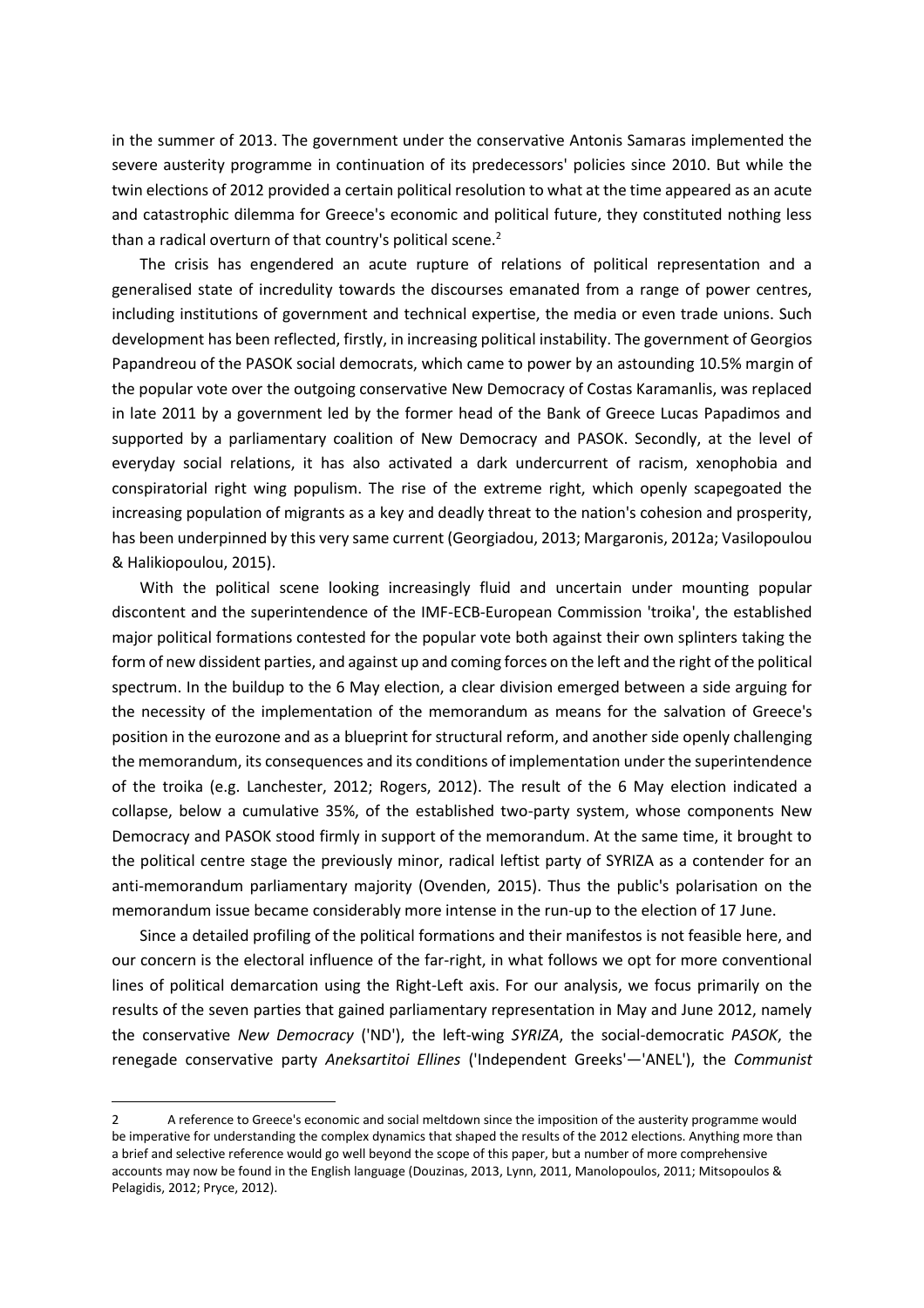*Party of Greece* ('KKE'), Golden Dawn ('GDawn') and the centre left *Democratic Left* ('DIMAR'). Secondly, we have specifically included in our calculations the party of *Popular Orthodox Rally* ('LAOS'), which in the 2000s had been the major political formation of the populist and far right and had gained parliamentary representation in the 2007 and 2009 elections. An analysis of the electoral influence of the extreme right would be incomplete without taking explicitly into account the result of LAOS.

We also present the results of smaller parties which polled above 1%, but did not gain any parliamentary seats. Other parties polling under 1% appear in our analysis under the category 'Other', regardless of their political orientation. A more detailed look at the results of smaller parties would reveal that the balance between Right and Left is tilted to the centre-right overall. On the left side of the political spectrum on the *Green Party* ('Greens') and the radical left party of *ANTARSYA* polled above 1%, while the centre-right parties of *Democratic Alliance* ('DS'), *Drasi* and *Demiourgia Ksana*  ('Creation Again'—'DemKs') all polled just short of the 3% threshold for parliamentary representation in May 2012 and thus represent the largest portion of the popular vote in this category. In June 2012, 'Drasi' and 'Demiourgia Ksana' formed an electoral coalition, whereas Democratic Alliance collaborated with New Democracy. As we look specifically at the influence of the extreme right, their results do not have significant import for our analysis, and, additionally, the category 'Other' simplifies our presentation. The results of those smaller parties are taken into account when we aggregate using the Right-Left axis. Thus, ND, ANEL, Golden Dawn, LAOS, DS, Drasi and Demiourgia Ksana represent the political Right, with Golden Dawn and LAOS representing specifically the extreme right, and SYRIZA, PASOK, KKE, DIMAR, the Greens and ANTARSYA represent the Left.

#### **Greek electoral legislation and special electoral rolls**

A closer look at the police vote is made possible in Greece by a special provision of the electoral legislation, currently article 27 of p.d. (presidential decree) 26/2012. Members of the personnel of the Hellenic Police, Fire Brigade, Greek Armed Forces and Coast Guard may choose to vote in the district where their unit is based at the time a general election is called. These individuals must declare in advance their intention to vote in the municipality they serve in, and thus are included in what are known as special electoral rolls. Within a particular constituency they are then distributed among the polling stations of that constituency, and on the day of the election they vote alongside the constituents regularly registered to vote at those polling stations.

In Greece, citizens are entitled to vote in the constituency in whose electoral rolls they are included. However, unlike, for example, in the UK, this is not the constituency in which they reside, but rather the constituency in whose municipal registers they have been included, typically the constituency in which their birth was registered. A special procedure is required for people to migrate to the municipal register of the place where they normally reside, and many people simply remain on the registers of their birthplace for life. As the electoral legislation does not permit postal vote, members of the general public must travel back to their place of origin in order to exercise their right to vote. Special electoral rolls, therefore, facilitate the participation of army, police, fire brigade and coast guard officers in the elections, while ensuring minimum interruption of service by these state agencies around and on the day of the election. The key point here is that voters on the special electoral rolls are *an addition* to a constituency's electorate comprised of members of the general public.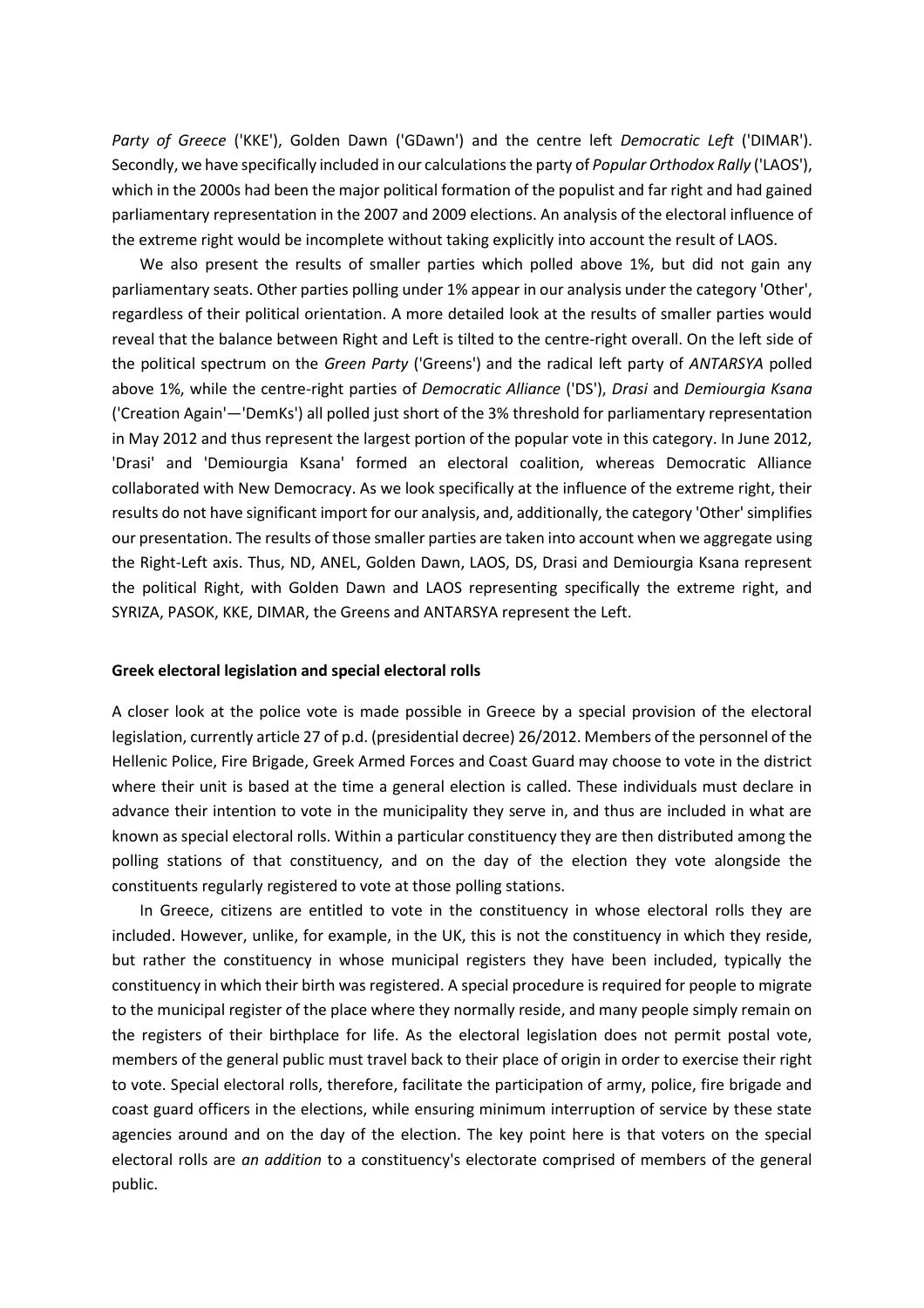Within any constituency, electoral rolls reflect the administrative divisions into communities and municipalities, or, in the case of municipalities with a population larger than 5,000, electoral districts. Voters who are included in the (regular) electoral roll are then allocated to electoral departments within districts according to their registered address in order to ensure that they are allocated to approximately equal size groups to vote at a nearby polling station. The law (p.d. 8/2000) explicitly states proximity as the main criterion for the allocation of voters to electoral departments and the procedure ensuring the application of this principle takes into account both older and newer administrative and other divisions, such as parish boundaries or post codes. The same principle of proximity applies to the allocation to polling stations of voters included in the special electoral rolls. Therefore, police officers, for example, are allocated to particular polling stations in the vicinity of the police station in which they serve. Because the electoral legislation places an upper limit to the number of voters that can be allocated to a polling station (theoretically up to 800, according to art. 55 p.d. 26/2012), special electoral register voters attached to larger units are also allocated in approximately equal size groups across nearby polling stations (art. 53 p.d. 26/2012).

The result of the above procedure is that in any given constituency two types of polling stations can be found: firstly, regular polling stations, where those normally included in the electoral roll of that constituency exercise their right to vote; and, secondly, special polling stations, which include regular constituents and members of the police, fire brigade, armed forces and coast guard who have been allocated to vote there on the basis of the special electoral register. Consequently, polling stations of the second type include a larger number of registered voters, since those included in the special electoral register *are added* to those included in the regular electoral register. For example, if regular polling stations within a given constituency include 500 registered voters, special polling stations will include 700, that is, 500 regular constituents and 200 members of the police, army etc. It is also important to note that, because the procedure for the allocation is carried out by administrative and judicial authorities, members of these different agencies are normally allocated to vote in different polling stations, so in the above example the additional 200 voters will all be police officers or army officers and so on.

### **Our dataset**

In this paper we use the feature of special polling stations in order to make inferences about the voting behaviour of the police in Greece's capital city of Athens. We focus on the central unit of the largest police formation in Athens, and nationally, the General Police Directorate of Attica (GADA). Located in the area of Ampelokipoi, in the heart of the city of Athens, GADA's central unit includes the formation's headquarters and staff units as well as specialised CID units (such as the drug or vice squad), and also critical front line units, particularly the special patrol and emergency response unit known as 'Amesi Drasi' ('instant action'). The latter comprises the car and motorcycle units which provide the bulk of patrol in greater Athens and are also responsible for fast response to incidents (p.d. 1/2001, see also Hellenic Police, n.d.). In Athens, GADA is also the organisational umbrella for the motorcycle and motorbike fast-response units DELTA and DIAS. More particularly DIAS (an acronym standing for 'motorbike policing' that reads as the name of the ancient greek deity Zeus) relies exclusively on motorbikes and is currently 2,500-strong, armed and intended to provide 'rapid and combative intervention' (Hellenic Police, n.d.) particularly in incidents of violent crime. But it has now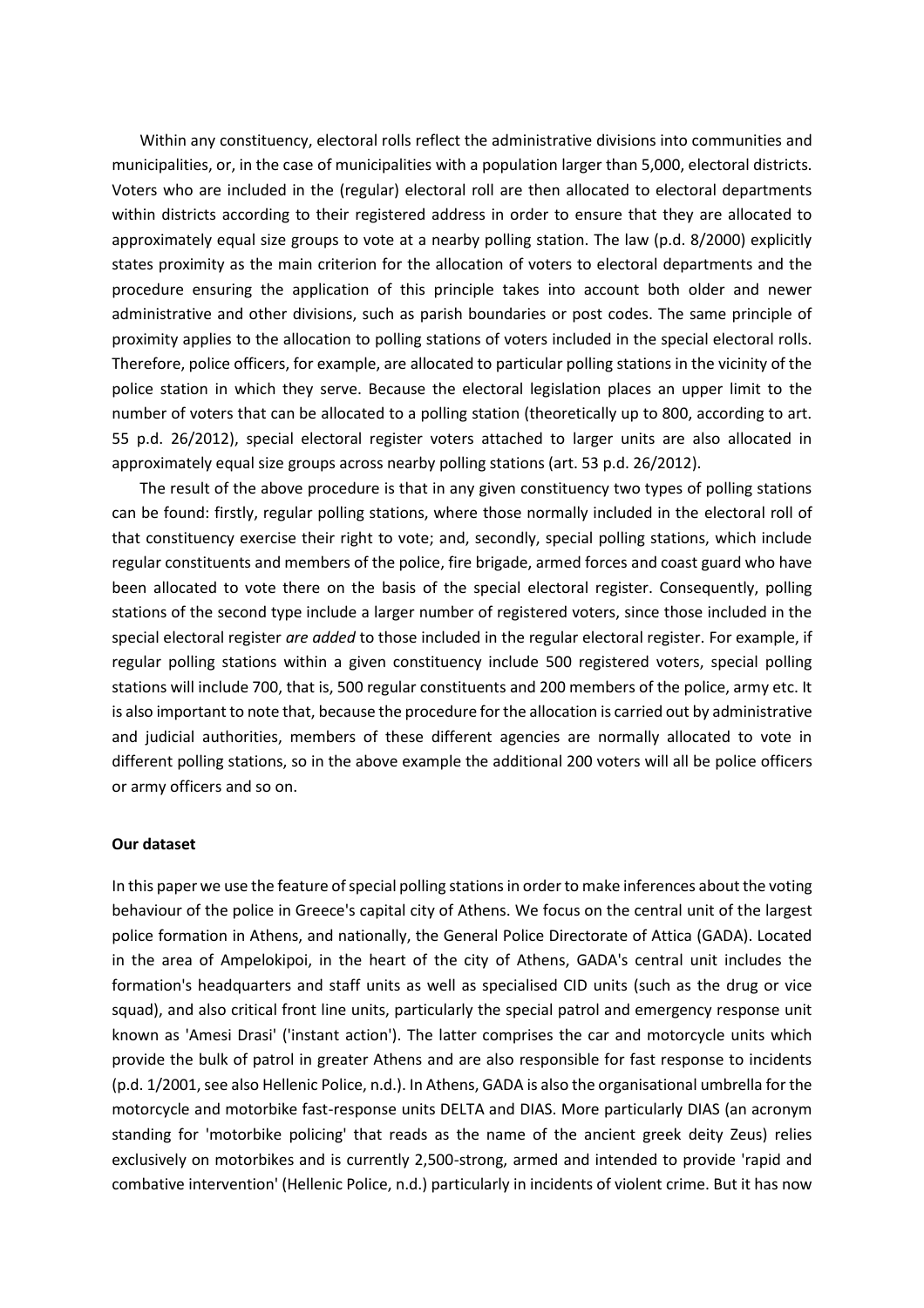become omnipresent in Athens (and other large cities) as a patrol unit too. The second important front line component of GADA, the Police Operations Directorate, primarily comprises the riot police units and is based in the eastern sector of greater Athens, in the municipality of Kesariani. It was, in fact, in Kesariani, where Golden Dawn's increasing electoral influence was detected as early as the 2009 general election, by means of querying the results of the special polling stations to which the personnel of the riot police units had been allocated (Bartsokas, 2009). By including both the results of Kesariani as well as the results returned by the stations in the vicinity of GADA's central unit, we essentially investigate the voting behaviour of the bulk of front line police units serving in Athens, particularly the inner city.

We have obtained from the Attiki (Greater Athens) Region the numbers of the special polling stations in the constituencies concerned (*Athens A* and *Athens B*), using the procedure established by art. 5 of the Greek Code of Administrative Procedure (L.2969/1999). This is the equivalent in Greek legislation of a FOI request. Such course of action was necessary because, in the wake of the May election and initial commentary on the police vote for Golden Dawn in Greek media, the Region was rather reluctant to make known the numbers of the special polling stations without following this formal procedure, even though this is publicly available information theoretically. This was due to both an initial uncertainty as to whether this information could be released to researchers, and, interestingly, fear of Golden Dawn reprisals. Even though there were no major changes in the allocation of special polling stations for the June election, a small number of special polling station was reshuffled, and our dataset was modified accordingly for the purposes of analysis.

As explained above, the police units in question are located in two different constituencies of the greater metropolitan area of Athens. Firstly, GADA's central unit is located within the boundaries of the constituency of *Athens A*, Greece's third largest constituency, with 490,339 registered voters electing 17 MPs in May and June 2012. From an administrative point of view, Athens A consists in the City of Athens in its entirety and comprises seven electoral districts, which themselves largely coincide with the city's seven municipal communities. The 7th municipal community and electoral district, is the largest one with a population of approximately 160,000 according to the 2001 census and it comprises the areas of Polygono, Gyzi, Ampelokipoi and Erythros Stavros. It presents a degree of socioeconomic diversity, as the western and southwestern areas are in continuation of the inner city lower middle class areas, such as Kypseli, whereas the areas towards the northeast are more markedly middle class, especially those that lie in proximity to the neighbouring affluent area of Psychico. For electoral purposes, it was divided in ten departments comprising in total 88,476 and 89,188 registered voters in May and June respectively. In both elections these voters were allocated in 151 polling stations in total.

Consistently with the legislative guidelines and established practice, the special polling stations were located in the vicinity of police services. Thus our dataset includes the results of 70 of the District's polling stations, namely the stations of electoral departments 27–29, 37 and 38 of Athens A (stations 796–846 and 856–874), all found in the area of Ampelokipoi, in the eastern part of the district. GADA's central service, the police station of Ampelokipoi, and some of the services of the Headquarters of the Hellenic Police and Ministry of Public Order (MPO) are located in this area. Voters included in the special electoral registers were allocated in 42 and 43 special polling stations in May and June respectively. It can be assumed with confidence on the basis of the rule of proximity and the distribution of registered voters that all these stations were police polling stations, with the possible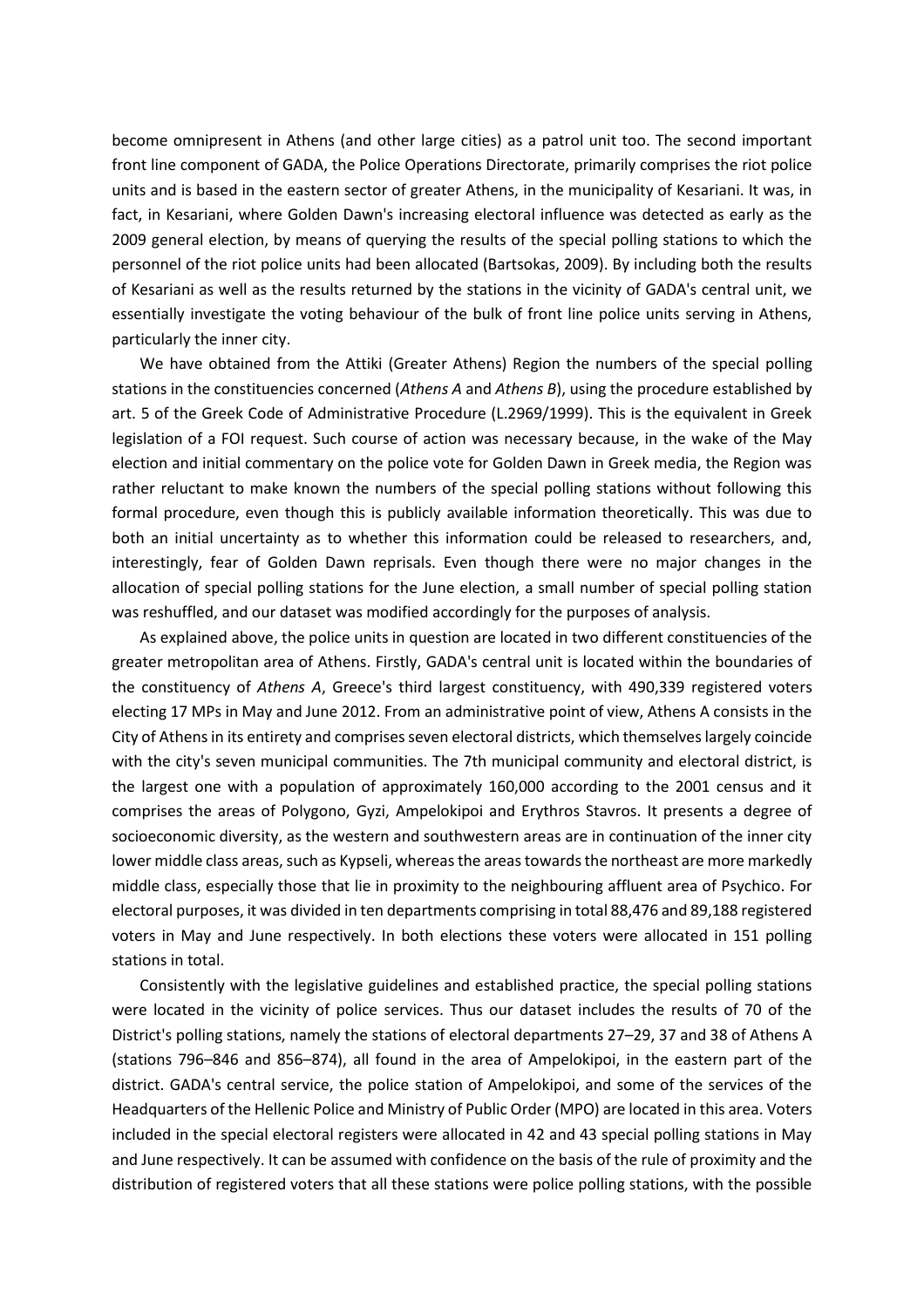exception of one station which may have been allocated to the nearby local fire brigade unit.

We have excluded the other departments of the district because they did not comprise any special stations. Additionally, while no other significant differences between the regular polling stations of Ampelokipoi and those of the rest of the 7th District were found in our preliminary analyses, the electorate in the former voted more for the New Democracy party and less for Syriza and PASOK. Therefore by excluding the other departments in our comparisons between regular and special polling stations, we account for the more conservative profile of this particular locality.

The second district we examine is Kesariani, which lies in the east of the City of Athens, and of Ampelokipoi. The base of the Attiki Police Operations Directorate is located in this district, which comprises a population of just less than 27,000 according to the 2001 census. For electoral purposes Kesariani belongs to the constituency of Athens B, which comprises approximately 1.4m registered voters and elects 42 MPs, approximately 14% of the members of the Greek parliament. In Kesariani, approximately 26,000 people were registered to vote in the 2012 elections, but this figure also includes the police officers serving with the Directorate. The presence of these units makes for an intriguing contrast, as Kesariani has been historically a stronghold of the left—for example, in the local elections of 2010 (for which special registers do not apply), the candidate of the Communist Party alone polled at around 25%, whereas the official conservative candidate received just over 10% of the vote.

From an administrative viewpoint the organisation of elections in Kesariani is much simpler compared to that of the City of Athens: voters were allocated to 44 polling stations distributed in two electoral departments. Most special polling stations were included in the first department (stations 1784–1806) on the east-southeast side of the town where the police units, including the local police station are located, whereas, conversely the second department consisted almost exclusively of regular polling stations.

Table 1 presents and allows a comparison between the national result, the district result and the results of the special and regular polling stations in our sample for both elections. We also provide aggregate results by general political orientation (left, right and extreme right) so as to facilitate comparisons. The results by party and political orientation immediately permit the observation that Golden Dawn polled better in special polling stations. The other party of the extreme right, LAOS, also performed above its constituency and national average. Finally, the share of the left plunged well below its national and constituency averages. As the only factor differentiating special from regular polling stations was precisely the addition of the police voters from nearby police services, clearly, this outlook raises questions about the voting behaviour of the police and thus a more detailed analysis is clearly warranted.

TABLE 1 ABOUT HERE

#### **Difference between special and regular polling stations**

The purpose of our analysis was to examine whether the observed variation in the election results of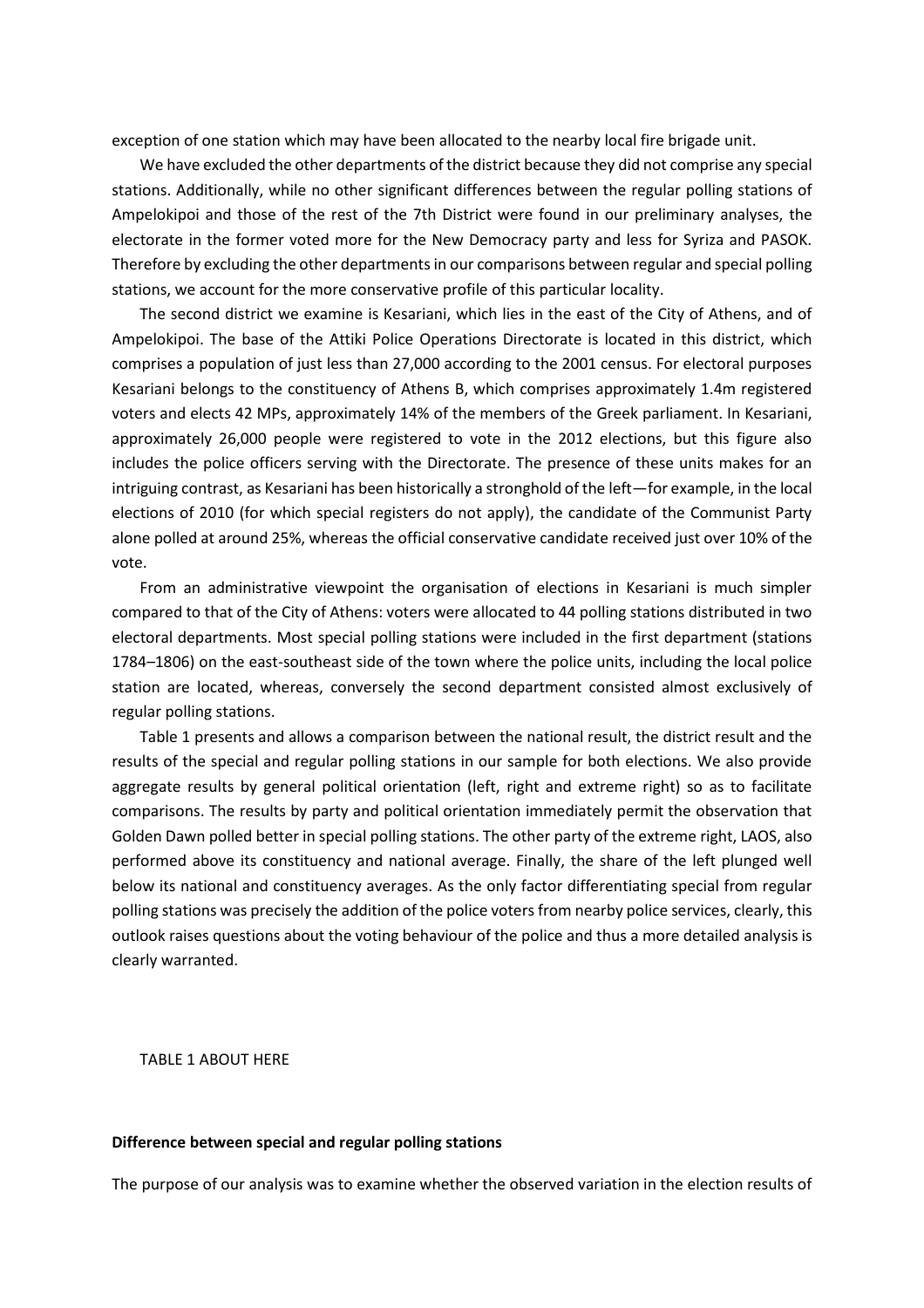special and regular polling stations was systematic. Using the type of polling station as independent variable, we compared the results between the two types (special, regular) of polling stations for each party, and also for groupings of parties according to their positioning on the left, right, and far right (*XRight*) of the political spectrum; note that the categories 'right' and 'extreme right' have not been constructed as mutually exclusive. The unit of analysis in this instance was polling stations, thus our calculations are based on the party (and party groupings) average percentage of the vote in the polling stations. This value may differ from the aggregate reported in Table 1. Our approach has been to compare the two means by performing an independent samples t-test, except when the assumption of normality was violated. In these cases we performed an equivalent non-parametric test (Mann-Witney). All statistical tests were two-sided, and *p* values of less than 0.05 were considered to indicate statistical significance. We have produced four sets of results for the polling stations in Ampelokipoi (as described above) and Kesariani in the May (Table 2) and June (Table 3) 2012 elections respectively.

A general observation applying to all four sets of results regards the inclusion of the number of registered voters and of the turnout in our tests. The inclusion of the number of registered voters and the comparison of the respective means between special and regular polling stations serves to document the observation that voters on the special register constitute an addition to the number of regular voters, and thus that a systematic difference between the two types of stations existed. On average, in the May election special polling stations in Ampelokipoi and Kesariani included about 151 and 91 additional (police) voters on average respectively, while in June these figures were 158 and 100 (police) voters on average respectively. Furthermore, consistently with the purpose of special polling stations, which is to allow serving police officers to exercise their right to vote at a polling place near the location of their unit, voter turnout was significantly higher in special polling stations both in Ampelokipoi and Kesariani in both elections.

### *Results on 6 May 2012*

The analysis of the election results indicates that significant differences occurred between the behaviour of voters in the special and regular polling stations of both Ampelokipoi and Kesariani on the election of 6 May 2012, particularly in connection with the parties of the left and of the extreme right (see Table 2).

In Ampelokipoi, where the bulk of the police personnel assigned to regular frontline police services of GADA (motorised patrol, CID) cast their vote, Golden Dawn polled higher in special polling stations (Mdn=14.58) than regular polling stations (Mdn=6.28). This difference was significant (U=61, z=-6.32, p=.001), representing a large effect size r=-.76. The other party of the far right, LAOS, also polled significantly higher t(68)=3.08, p=.003 in special polling stations (M=3.4, SE=.15) than in regular ones (M=2.65, SE=.19), well above its national and district averages. This difference represented a medium effect size r=.35. Similarly, the renegade right wing ANEL also polled significantly better in the stations where the police voted (M=10.12, SE=.24; Regular stations M=8.37, SE=.42; t(68)=3.83, p=.001, r=.42), whereas there was no significant difference for the New Democracy vote between the two types of stations.

All parties of the left polled significantly worse in the special polling stations. Voters in the later voted less for SYRIZA (M=14.23, SE=.41; regular: M=18.43, SE=.46). This difference was significant t(68.)=-6.62, p=.001, and represented a large effect size r=.63. Results in special polling stations were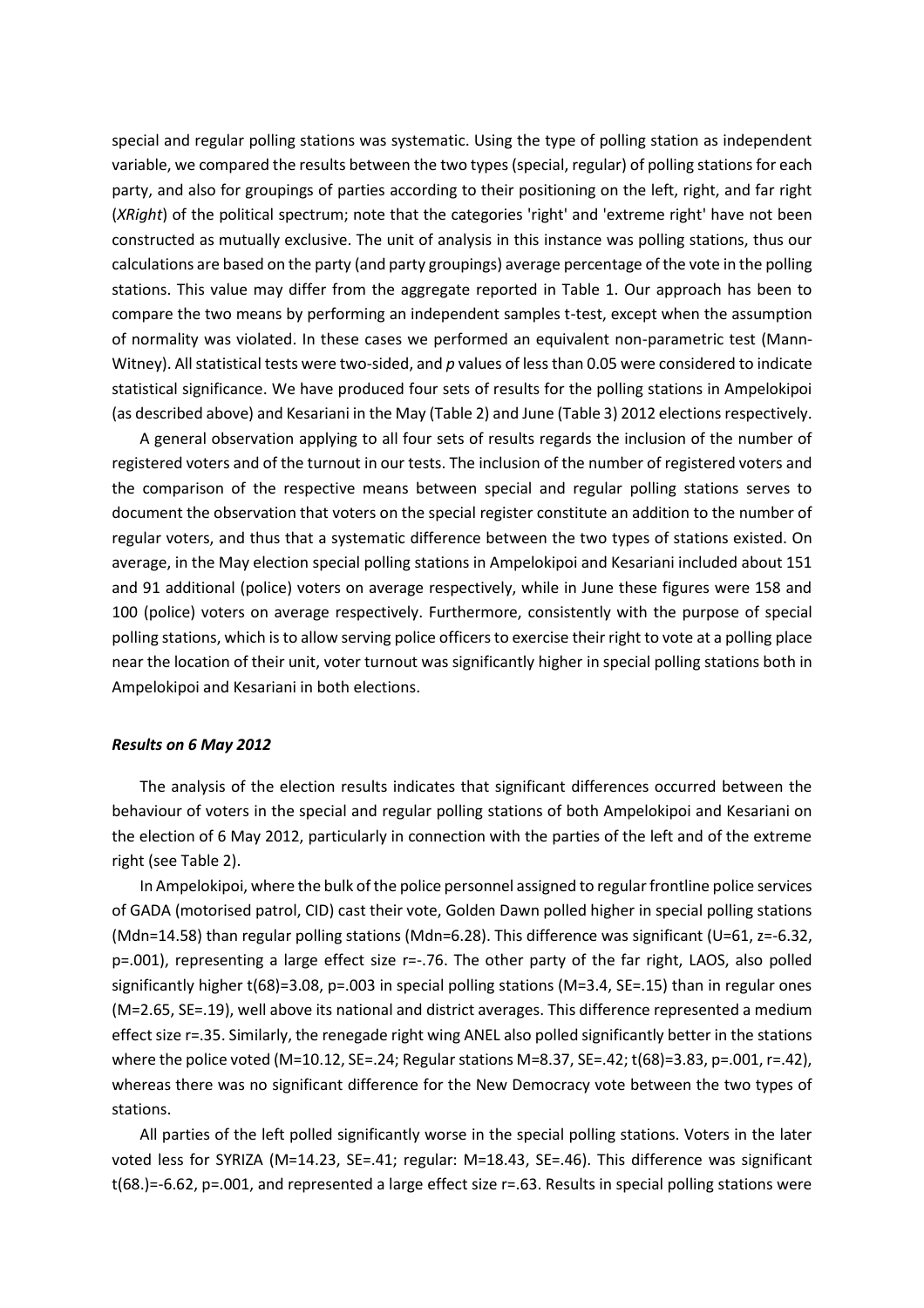similarly worse for the Communist Party (Special: mdn=6.01, regular: mdn=8.52; U=153, z=-5.22, p=.001, r=.62), but we found no significant difference for ANTARSYA. On the centre left, the outgoing PASOK polled worse in special stations (M=9.21, SE=.29; regular: M=10.77, SE=.37; t(68)=-3.28, p=.002, r=.37), whereas no significant difference was found in the results of the centre-left DIMAR. Overall in the special polling stations of Ampelokipoi the left polled significantly worse (M=39.3, SE=.71; regular: 48.41, SE=.69; t(68)=-8.77, p=.001, r=.73), and the right and extreme right significantly higher: voters in special polling stations voted more for the extreme right (Mdn=17.76) than voters in ordinary polling stations (Mdn=9.17), a difference that was significant (U=57, z=-6.37, p=.001) and represented a large effect size r=-.76. The vote for the extreme right and for Golden Dawn more specifically appears to account for the difference in favour of the right in its entirety since Golden Dawn in special stations polled better by 8.5%, whereas the result of the right as a whole was higher by 8.7%.

In Kesariani, where the riot police units are based, similar patterns emerged, with Golden Dawn polling significantly higher in special polling stations (Mdn=12.48; regular: Mdn=5.01; U=26, z=-5.01, p=.001, r=.76). Voters in special polling stations also voted significantly more for LAOS (M=2.92, SE=.19; regular: M=2.3, SE=.20; t(42)=2.2, p=.033). While this difference was significant, it represents a medium effect size r=.32. No significant statistical difference existed for the results of ANEL, and of New Democracy. Conversely, voters in special polling stations voted significantly less for SYRIZA (M=21.93; SE=.58; regular: M=26.73; SE=.76; t(42)=-5.05, p=.001, r=-.62), and KKE (M=15.17, SE=.57; regular: M=17.54, SE=.71; t(42), p=.013, r=-.37). Again in this district the vote for the Golden Dawn would account almost for the whole the difference in favour of the right as this party in special stations polled better by about 8.0%, whereas the result of the right in its entirety was higher by about 9%.

TABLE 2 ABOUT HERE

TABLE 3 ABOUT HERE

#### *Results on 17 June*

While the results in the electoral district we examine were marked by Golden Dawn's emphatic *presence* in May, the results of the much more polarised June 2012 election reveal much about Golden Dawn's remarkable *resilience* (Table 3).

In the special polling stations of Ampelokipoi, where Golden Dawn's percentage of the vote was above its national average (see Table 1), support for the party was significantly stronger (Mdn=11.66, regular: Mdn=5.87; U=61, z=-6.27, p=.001), and this difference represented a large effect size r=-.75. Significant differences, but of smaller magnitude, were found for the results of LAOS (special: M=2.23, SE=.13; regular: M=1.63, SE=.12; t(68)=3.17, p=.002, r=.36), whereas we found no significant differences between special and regular polling stations for the other parties of the right, ND and ANEL. Conversely, support for SYRIZA was significantly lower in special polling stations (M=19.65, SE=.58; regular: M=25.86, SE=.72; t(68)=-6.64, p=.001, r=.63) and also for KKE (Mdn=3.09, regular: Mdn=4.49; U=315, z=-3.2, p=.001) and PASOK (special: M=8.27, SE=.30; regular: M=9.26, SE=.37; t(68)=-2.07, p=.042), although the effect in these cases was of medium magnitude (r=.38 and r=.24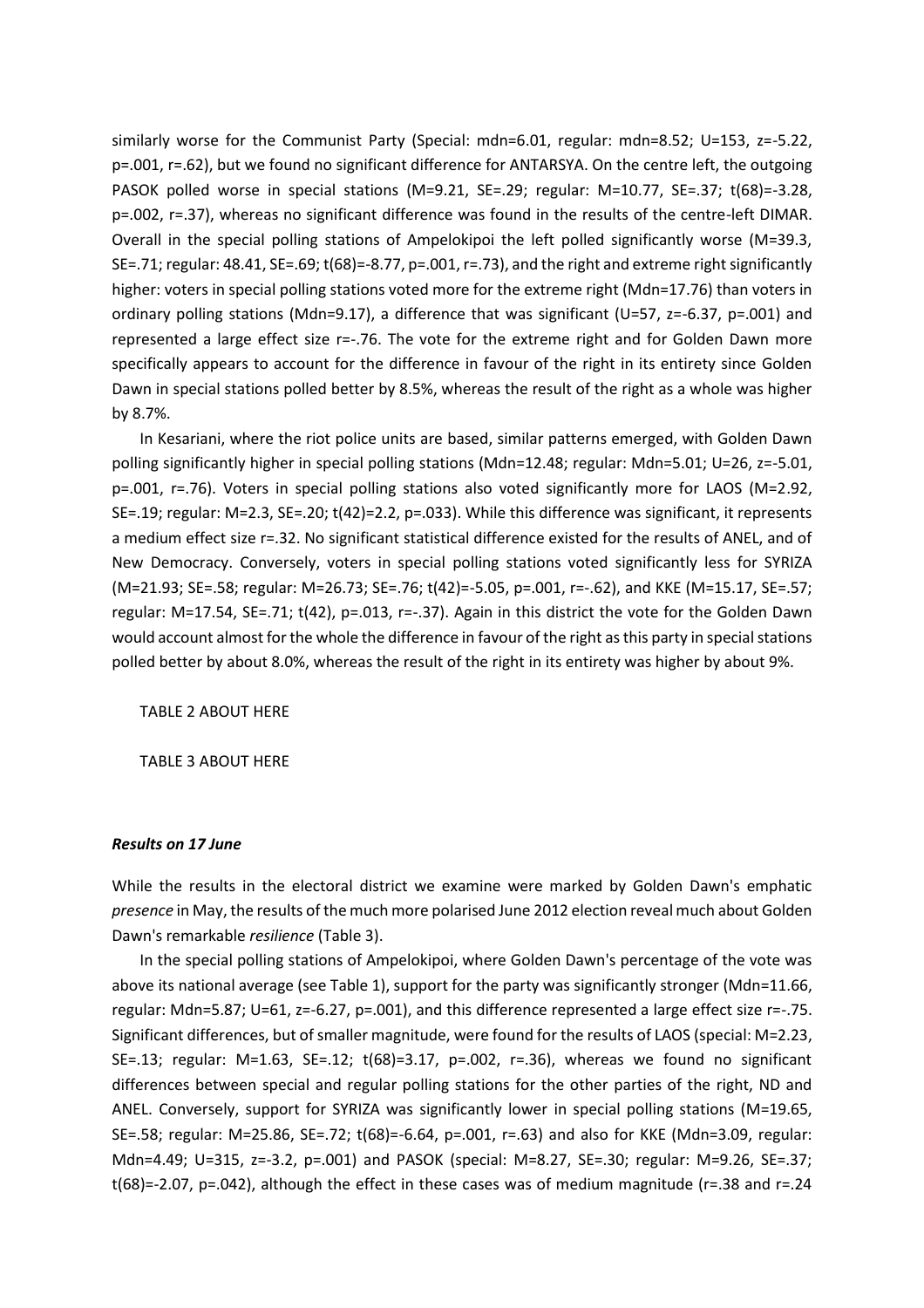respectively).

Overall, the left was significantly weaker in special polling stations (Mdn=39.66) than in regular stations (Mdn=48.36) and this difference U=139, z=-5.38, p=.001 represented a large effect size (r=.64). On the right of the political spectrum, the conservative vote, following the national trend, shifted toward the New Democracy party, however, the swing to the right in special polling stations (8.5%) can again be accounted for almost in its entirety by the strong result of the extreme right and Golden Dawn in particular (8.4%). The difference in support for the extreme right in special polling stations was significant (special: Mdn=14.68, regular: Mdn=7.04; U=63, z=-6.24, p=.001, r=-.75).

A slightly different image emerges from the results of Kesariani, where there was a significant statistical difference between special (M=23.07, SE=.55) and regular (M=17.93, SE=.6) polling stations in support for New Democracy ( $t(42)=6.3$ , p=.001, r=.7). Golden Dawn also polled significantly higher in special polling stations (Mdn=11.22; regular: Mdn=4.9; U=19, z=-5.18 p=.001,r=.78). The right was significantly stronger in the special polling stations (M=43.38, SE=4.43; regular: M=32.2, SE=3.29; t(42)=9.23, p=.001, r=.82) and so was the extreme right (special: Mdn=12.94; regular: Mdn=6.25; U=17, z=-5.22, p=.001, r=.79). These results suggest a different composition of the vote on the right of the political spectrum which cannot be merely interpreted as a reflection of the national trend in support of New Democracy in June 2012. On the other side of the political spectrum, all parties of the left were significantly weaker in the special polling stations (see Table 3).

Now, considering our results in their entirety, it is remarkable that the addition of 100-150 voters on average to special polling stations has sufficed to change or distort quite dramatically the profiles of these electoral districts. Overall, the electoral performance of the parties of the right in the special polling stations is a relatively less surprising finding, since prior studies offering a social, political and ideological profile of police personnel in Greece (Papakonstantis, 2003) would support well the idea that police officers typically exhibit a significant voting preference for the right.

The significant electoral support for Golden Dawn is a more puzzling finding. The argument we advance in the remainder of this article is that the electoral boost that Golden Dawn received in the special polling stations as specifically linked to the status of these voters as police officers. Before we proceed in this direction, however, a cautionary note is due.

Our dataset does not allow an exploration of the idea that this boost may reflect the wider demographic profile of the Golden Dawn vote among police officers. A large number of police officers voting in the two districts we examine, particularly in Kesariani, are younger males, a demographic group that, according to exit poll data analyses, has constituted the core of Golden Dawn's electoral audience (Halikiopoulou & Vasilopoulou, 2013). Women as a demographic group are severely underrepresented in the Hellenic Police, comprising just under 13% of police personnel overall (Hellenic Police, 2011). This characteristic is even more accentuated in front-line units such as the ones we have examined; for example, no women serve with riot police units. Similarly, fast response or riot police units are typically populated with younger officers. Even though we would expect to find, particularly in Ampelokipoi, due to the size and composition of the unit, a more varied mix in terms of age, it is still reasonable to assume that the demographic profile of our sample is generally skewed towards younger ages.

This limitation of our study is also exacerbated by the fact that data allowing the construction of a detailed demographic, social and occupation profile of Hellenic Police personnel are not available. More recent examinations of the demographic profile of the Golden Dawn vote have suggested that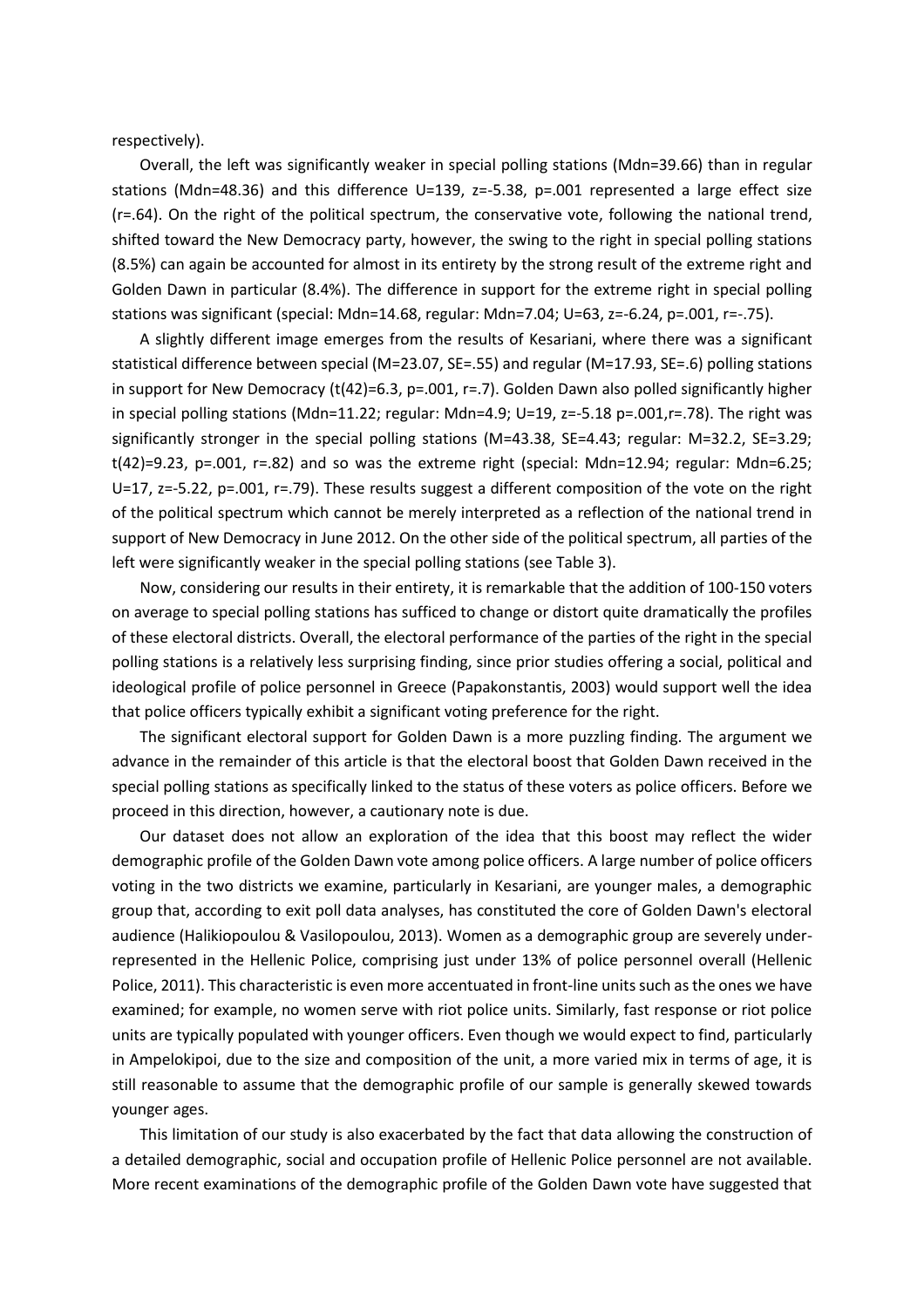age, gender and employment status are not predictors of electoral support for this party (Vasilopoulou & Halikiopoulou, 2015, ch. 3). At the same time, it had been found that Golden Dawn had generally fared less well among public sector employees (Halikiopoulou & Vasilopoulou, 2013). Given this contradiction, the resolution of the puzzle of Golden Dawn support among the police may arguably lie in the more concrete distributions of age and gender in Hellenic Police units and also the considerable background, income, status and work conditions differentials that are known to exist among categories of personnel. While police unions in Greece have consistently offered ample indications and have been vocal with regard to the existence of such issues (POASY, 2015), there is a genuine knowledge gap, which would preclude this interesting path of investigation, even if our dataset allowed it.

In light of the above, we must underscore that our data do not, *and could not*, offer support to a sweeping claim that police officers voted *en masse* for the extreme right. This particular view gained much publicity in Greece after firstly appearing in newspapers, such as To Vima and Kathimerini, which focused precisely on the results of special stations in Ampelokipoi (Lambropoulos, 2012; Souliotis, 2012). The fact remains that the results leave little doubt that a significant portion of the police vote was directed towards the extreme right and Golden Dawn. In anticipation of the much-needed more detailed empirical examinations of both police vote and far-right vote in Greece, in what follows we develop a tentative general framework for linking the far-right voting preference with particular historical, organisational and political characteristics of the Hellenic Police.

### **Situating the convergence between the police and the extreme right in Greece**

Following from the preceding analysis, it can be argued with confidence that Golden Dawn has successfully established a significant relationship of political representation with the personnel of the Hellenic Police in these key front-line units regularly policing the capital city of Greece, Athens. This view has been reinforced by developments in the months following the elections: both insiders, former officers of the Hellenic Police as well as representatives of the party itself have been quite vocal about the real existence and considerable extent of this relationship (Mason, 2012; Newsbeast.gr, 2012; Sarantakos & Psara, 2012). In the contemporary universe of far-right political formations across Europe, Golden Dawn is unmistakably among the most explicitly extremist (Kitching, Giusto, & Rizzo, 2013; Melzer & Serafin, 2013). That such a party and a large number of police officers serving in the largest and most heavily policed conurbation in Greece are converging politically is cause for grave concern, and would therefore justify further and intensive scholarly investigation.

Unfortunately, despite the emergence of studies that have covered critical ground in recent years (Papakonstantis, 2003; Papanicolaou, 2006, 2011; Rigakos & Papanicolaou, 2003; Stergioulis, 2001; Vidali, 2007), a noticeable deficit in the scholarly study of the police still exists in Greece and as a result this key state apparatus remains rather obscure and impervious to both academic and thorough institutional scrutiny. As far as the political preferences of police personnel are concerned, the absence of extensive academic scrutiny of the police in Greece entails that even the types of insight regarding the preponderantly conservative worldview of the police, which other researchers have been able to draw on the basis of historical analyses as well as studies of police practice and behaviour elsewhere (e.g., Anderson, 2011; Chan, 1997; Crank, 2004; Emsley, 1991; Emsley, 1999; Manning,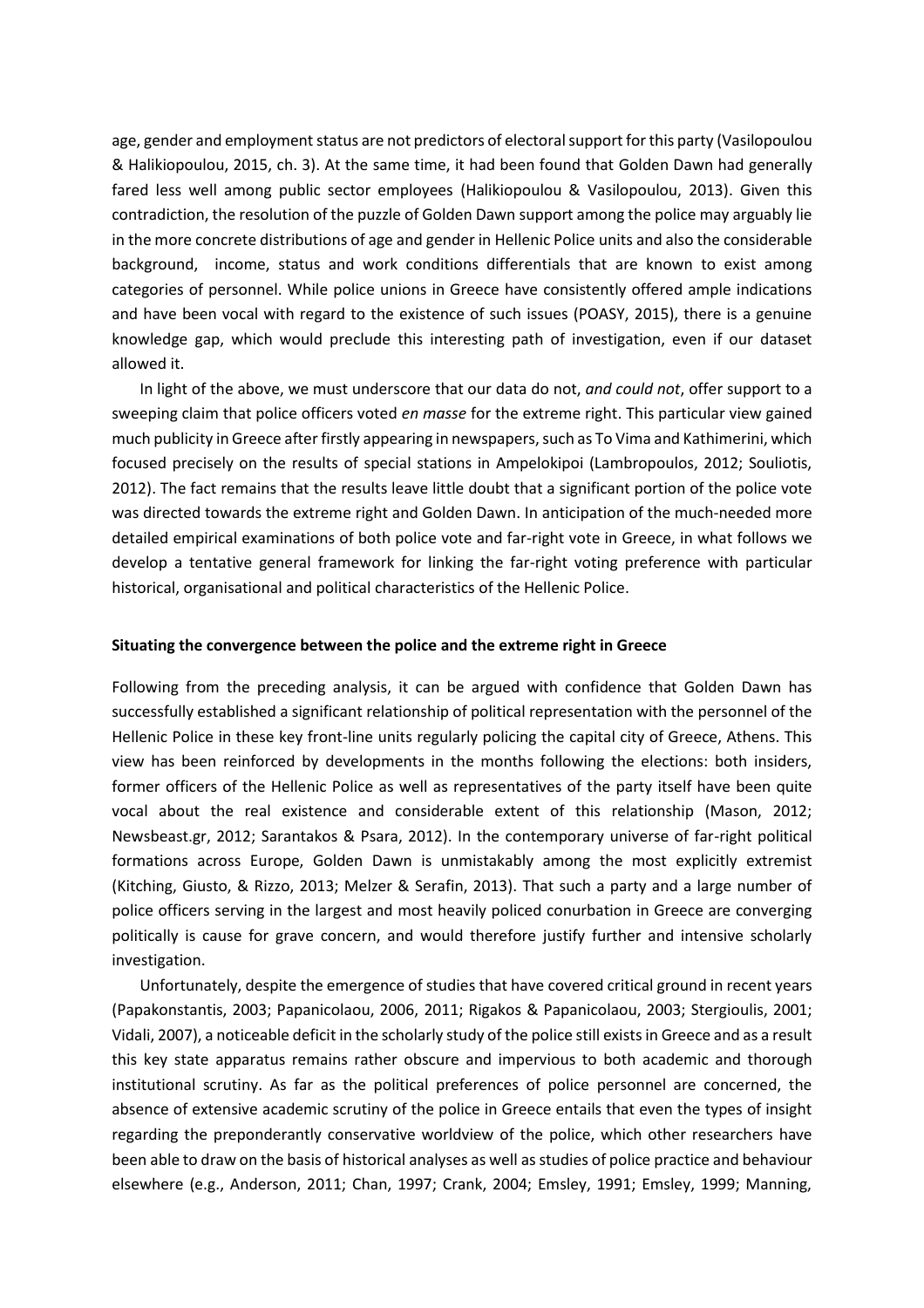1997; Skolnick, 1966; Reuss-Ianni, 1983), are largely missing in this country. Despite such limitations, it is possible to outline a number of both historical and current factors underpinning the convergence between the police and the far-right.

### *Role and composition of the police force from a historical viewpoint*

From a historical perspective, the robust links between the police and the inter-war and cold-war era authoritarian political regimes in Greece have been well documented. Vidali (2007)'s definitive account of the development of the police in Greece has meticulously documented not only their institutional makeup as a highly militarised apparatus designed to embody the state's territorial and political authority and monopoly of legitimate force. Importantly, it has shown the coordinates of the police within a system of active ideological and physical suppression of the political left, particularly following the end of the Greek civil war in 1949. The police were thus positioned both within the boundaries of formal liberal democracy rules laid down by the amended Constitution of 1952 as the guardian of law and order, and within the grey area of the so-called 'paraconstitution' (Alivizatos, 1986), that is, the system of exceptional rules retained active by provisions of the constitution and aiming to suppress the left, particularly communist party political discourse and activity. The fulfilment of the police's formal remit to enforce criminal law and protect public order was punctuated by a clear and rigid line of ideological demarcation between state personnel and the people, a radical divide between a body of state functionaries expected to adhere to the triplet 'Nation-Religion-Family', which provided the pillars for the construction of the post-war outlook of the political right, and between a general population that was deemed politically suspect and subversive unless able to prove its loyalty to both law and official ideology. Such institutional makeup allowed and sustained an ideological and practical continuum between army, secret services, police, the judiciary and other power centres within and around the Greek state that appears to remain consequential and deeprooted even today, almost 40 years into the post-1974 period of institutional liberalisation of the Greek state.

The relationship between the political right and the police in Greece at the level of individual officers' belief systems has been considerably less well documented by scholarly research. From a historical viewpoint, this link emerges clearly in light of personnel selection systems that survived until the early 1990s and which tied the police to the relations of clientelism and patronage that have plagued modern Greece and the construction of the post-civil war Greek state (Vernardakis & Mavris, 1991; Vidali, 2007). Papakonstantis (2003) has offered a more specific, valuable albeit limited, insight into the social origins, organisational experiences and ideological outlook of police personnel. His study has thus outlined the general conditions, which render the police a firmly conservative constituency, yet one that has been well aligned with the established bipartisan regime of the post-1974 changeover period. An examination of the voting behaviour of the police would have been possible in elections prior to 2012 using the same methodology as ours. No such study exists, but it can be assumed with some confidence that the police vote would gravitate around the conservative New Democracy party. In our results, this lineage is only reflected in the ascendancy of the right overall, as the novel element of Golden Dawn skewed the 2012 results. The upshot of this is that Golden Dawn's electoral influence among the police, and more precisely among police front-line units, should be treated as a development, which is well out of the ordinary and calls for explanations that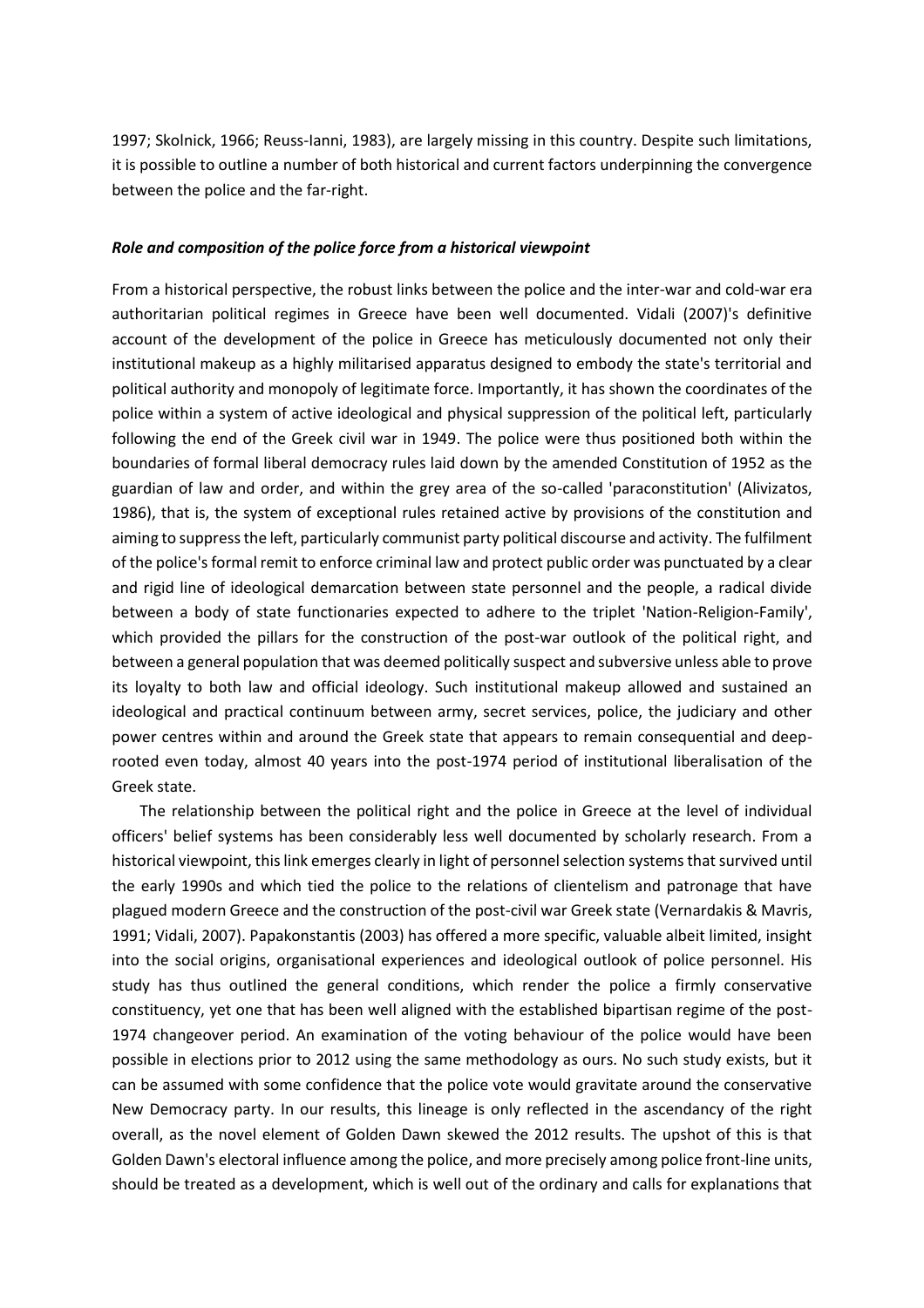take into account the particularities of the present conjuncture.

#### *Golden Dawn's political discourse and practice as police vote attractors*

In light of the right's overall electoral outlook in the special polling stations, an appropriate entry point to an exploration of the link between the police and the far-right would be a consideration of developments on the political scene in the 2000s. Such an examination would clearly point to a recomposition of forces in the right of the political spectrum in Greece. Golden Dawn would then appear as a consequence of processes uncoupling the populist and far-right from the conservative New Democracy party, which had successfully integrated and represented these constituencies in the post-1974 period. In the late 1990s and after the main vehicle of this development had been the LAOS party, whose political strategy and rhetorics legitimised to a large extent both the discourses and the political personnel of the far-right. With the onset of the crisis and LAOS's parliamentary support of the austerity measures, Golden Dawn exploited the critical representational gap that thus emerged. A more detailed analysis goes beyond the scope of this paper and readers would be well advised to refer to the emerging literature examining the rise of the Greek far right prior to 2012 (Dinas et al., 2013; Ellinas, 2013; Georgiadou, 2013; Halikiopoulou & Vasilopoulou, 2013; Psarras, 2010, 2012).

Yet what is particular about Golden Dawn is its mode of deployment as a political force. The key elements of the party's discourse, nationalism, racism, xenophobia, anti-democracy, strong state, are accompanied by an equal emphasis on the use of open and organised violence as means to resolve social and political issues. Apart from a long stream of incidents of political violence (Psarras, 2012), which culminated in the judicial procedure initiated in October 2013, other investigations have revealed the role of the party and its membership in the rise of racially motivated attacks in Greece (Greek Ombudsman, 2013). The extremity of Golden Dawn's positions and practice have allowed a more spectacular presence in everyday life, which possesses a peculiar appeal to an increasingly disenchanted right-wing (and perhaps not only right-wing) audience. The members of Golden Dawn not only identify enemies clearly and threaten them, but also appear to stand for their target group of voters against the real or imagined threats posed by those enemies, for example, by organising food handouts and free medical exams only for Greeks, by intervening in disputes to 'settle the matter' or, most notably, by offering 'protection' to Greek residents in Athens against migrants. Such forms of political intervention are not available to conventional parties of the right, but Golden Dawn's methods have not been denounced by them either. In this sense, Golden Dawn, rather than an isolated and exceptional phenomenon, has arguably been the vehicle of a process of 'mainstreaming' extremist ideas and practices (Kallis, 2013), coming to a position enabling the party to appeal to the sensibilities of disaffected constituencies in crisis-ridden Greece (Vasilopoulou & Halikiopoulou, 2015).

The above characteristics of far-right activism can be linked with a series of contemporary developments in Greek policing, which may have been complicit in amplifying Golden Dawn's influence.

### *Recruitment and training*

Firstly, one should begin by interrogating the fast-track recruitment of personnel aiming to populate the Border Guards and Special Guards units towards the end of the 1990s. The procedures followed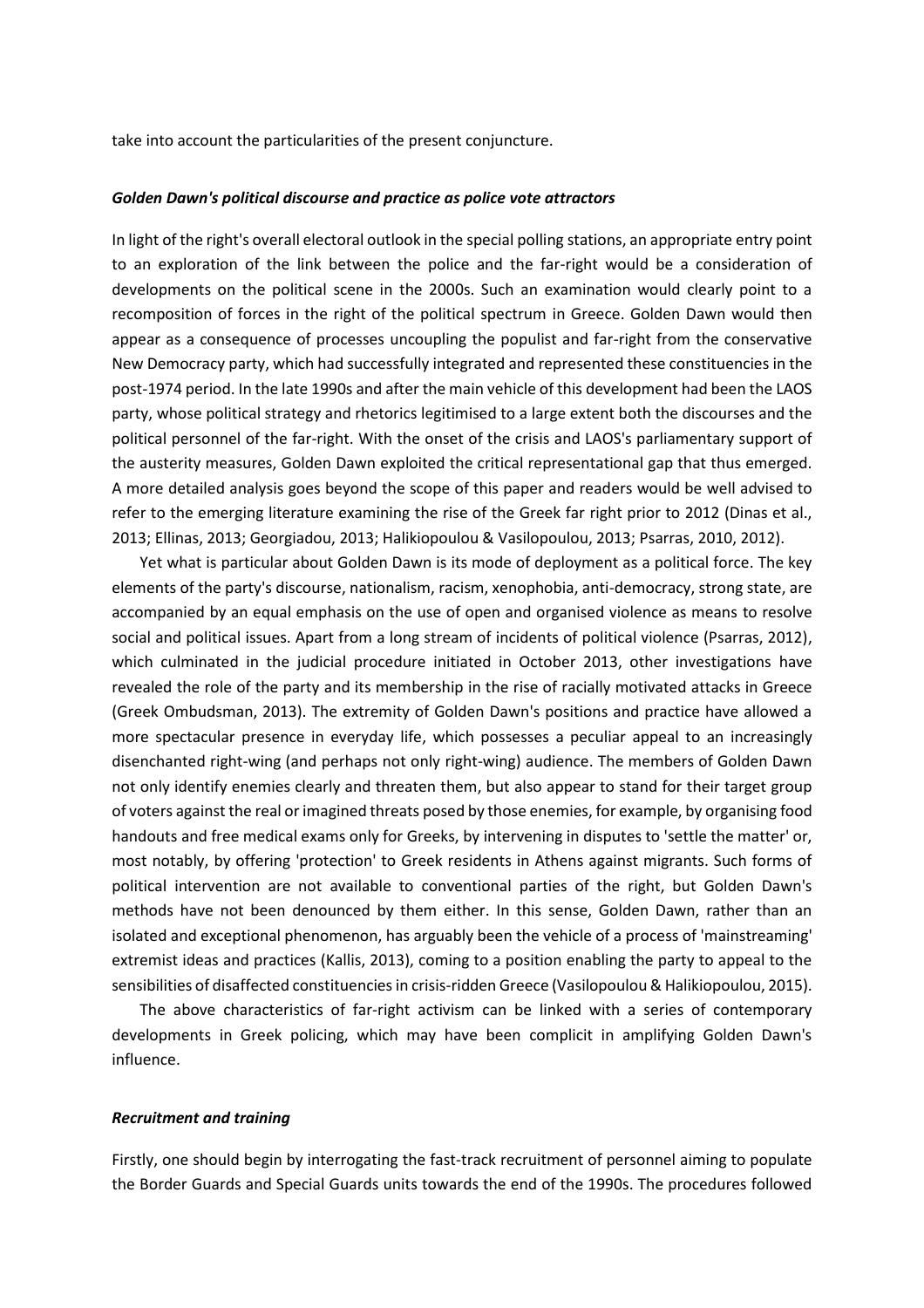at the time prioritised individuals with a military, particularly special forces background and took considerable shortcuts with their training (Rigakos & Papanicolaou, 2003). In the past decade, these categories have been fully incorporated within regular police ranks and are regularly assigned to regular city patrol units, including DIAS. The background, training and career progression path of these individuals differed significantly from those of regular police personnel, who are recruited by means of a national examination and trained in police academies for a longer period of time and on the basis of a more varied curriculum.

As a result, the hybridisation of Greek police personnel composition via fast-track recruitment has reinforced the militarising tendencies of the Hellenic Police, arguably at the expense of training and socialisation into professional policing standards (Vidali, 2007). Recruitment for these new categories of police personnel has capitalised on prior special army forces experience, it has provided fertile ground for Golden Dawn's message. This is because those individuals had been already socialised into a culture of militarism, confrontational styles, and forcible resolution of conflicts; they had also been exposed to the rigidly conservative and nationalistic ideological outlook, which is known to characterise army special forces in Greece (see Christopoulos, 2014a, 2014b). Reports concerning Golden Dawn and police complicity on the streets, and, more generally, instances of police prejudice, discrimination and excessive use of force in line with Golden Dawn's political stance and practice have often involved officers originating from this personnel category (Human Rights Watch, 2015; Zougla.gr, 2013).

#### *Deployment*

Secondly, and following from the above, one should not fail to notice the adoption by the political leadership (and the acceptance by police leaders) of a peculiar mix of reassurance and suffocation policing strategy for the inner city. This strategy has defined developments in Greek policing since the turn of the century. On one hand, the Hellenic Police's already heavily militarised presence has gained an ubiquitous character, including the systematic assignment of riot police squads to guard duty in the city centre carrying their full equipment. On the other, organisational approaches such as the formation of DIAS are rapidly proving to be a double miss: on the one hand, as incidents of the kind are not that frequent, the members of the squad are often seen lying idle, or, at worst, inventing their own work by performing stops and searches, particularly of individuals of colour or different ethic origin (Human Rights Watch, 2013); and on the other, when such incidents do happen, the personnel of the squad has proved to be vulnerable when confronting determined opponents.

In short, heightened militarisation and unstructured exposure to street conditions are likely to further alienate an already strained personnel and entrench the stereotypes around which their outlook is already structured. Very recently, research into the relation between the police and various marginalised groups in the context of everyday work has indicated the possibility that police personnel may take recourse to confrontational styles and violence precisely in reaction to their unstructured exposure to the situation of those groups (Gasparinatou, 2015; Vidali, 2015). Such evidence would justify the idea that work systems and procedures of the police in Greece may amplify the possibility of misconduct as a practical solution to police occupational challenges.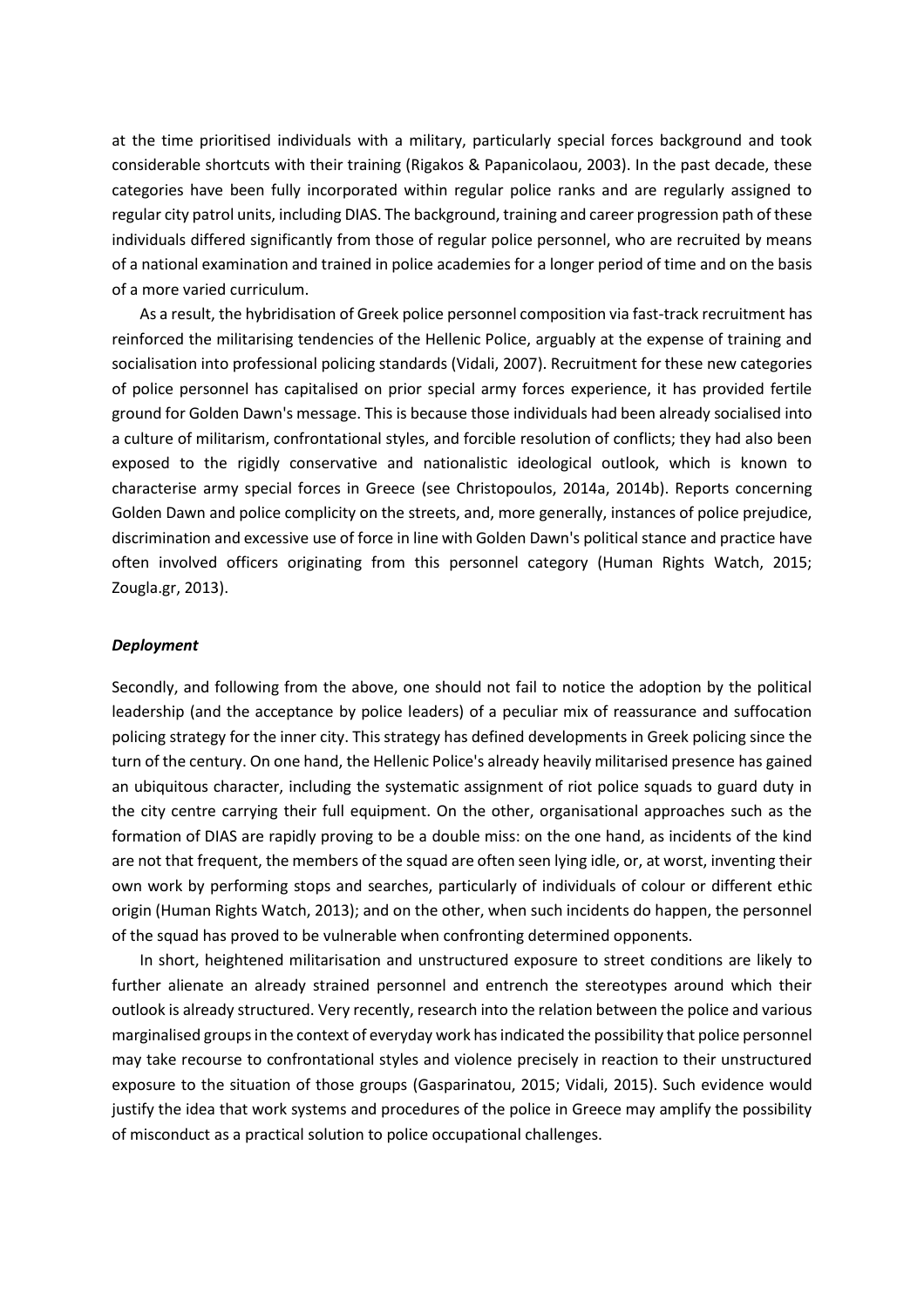### *Leadership and organisational culture*

Finally, the very stance of the political leadership of the Ministry of Public Order may have had an important legitimising effect on the police practices influenced or inspired by Golden Dawn. This idea stands well in line with extant knowledge (Bordua & Reiss, 1966; Skolnick & Fyfe, 1993; Walker, 2005; Wilson, 1968) of the considerable effects of police leadership and managerial cultures on rank-andfile conduct and misconduct. Under the coalition government led by the New Democracy party, the Ministry of Public Order came under conservative control, and the heavy emphasis of the political leadership on law and order fostered a regime of tolerance towards the frequently reported incidents of police abuse, racist or other forms of harassment which typically involve some practical complicity with Golden Dawn. The ministry's leadership has also backed firmly the massive sweep operations against migrants launched by the Hellenic Police, which are ongoing since August 2012 and are codenamed 'Xenios Zeus' ('Hospitable Zeus'). In the course of these stop and detain operations, large numbers of individuals of foreign origin are rounded up (Karyotis, 2005), and those found to be 'undocumented' are then detained at the immigration detention camps, which have been mushrooming in the past decade, particularly since the days of the 2012 coalition government. It is particularly in the context of these operations that serious concerns about police racist and xenophobic abuse have been raised (Human Rights Watch, 2013).

### *Is Golden Dawn's discourse legitimising discrimination and violence?*

In light of the preceding discussion, Golden Dawn's appeal to front-line police units can be seen as the complex result of the interplay between historical, organisational and situational factors. If both organisational structure and organisational environment matter for the shaping of police culture (Crank, 2004; Skolnick & Fyfe, 1993; Wilson, 1968), then all the above developments can be shown as conducive to Golden Dawn's rising influence among front-line units in particular. Let us then offer a synthesis, which, in our view, opens up interesting and concrete possibilities for further empirical exploration.

Within the Hellenic Police, the onset of the crisis in 2010 has exacerbated tensions arising from both what are perceived as operational challenges and the organisational responses to those challenges. The pervasiveness of the crisis is not a simple correlate of the severe fiscal austerity that has fuelled the popular movement of opposition and protest, but also a culmination of other particular issues, such as the degradation of quality of life in urban areas typically attributed by mainstream media and many politicians to the influx of undocumented migrant and rising fear of crime. The Hellenic Police, a force heavily characterised by bureaucratism and militarism (Papanicolaou & Rigakos, 2014), has invariably spearheaded the response of the Greek state toward containing popular protest and upholding order in the inner city, while its membership, according to police unions, is itself acutely subjected to a degradation of work conditions, security and general status of the personnel (POASY, 2014).

Golden Dawn, on its part, has conveniently positioned itself on the political scene as a force against both left-wing popular protest and the threat of out-of-control undocumented migration. It has undertaken open action, such as the orchestration of local protests, the persecution of migrants (Greek Ombudsman, 2013; Kountouris, 2010; Mason, 2012) and even the direct confrontation with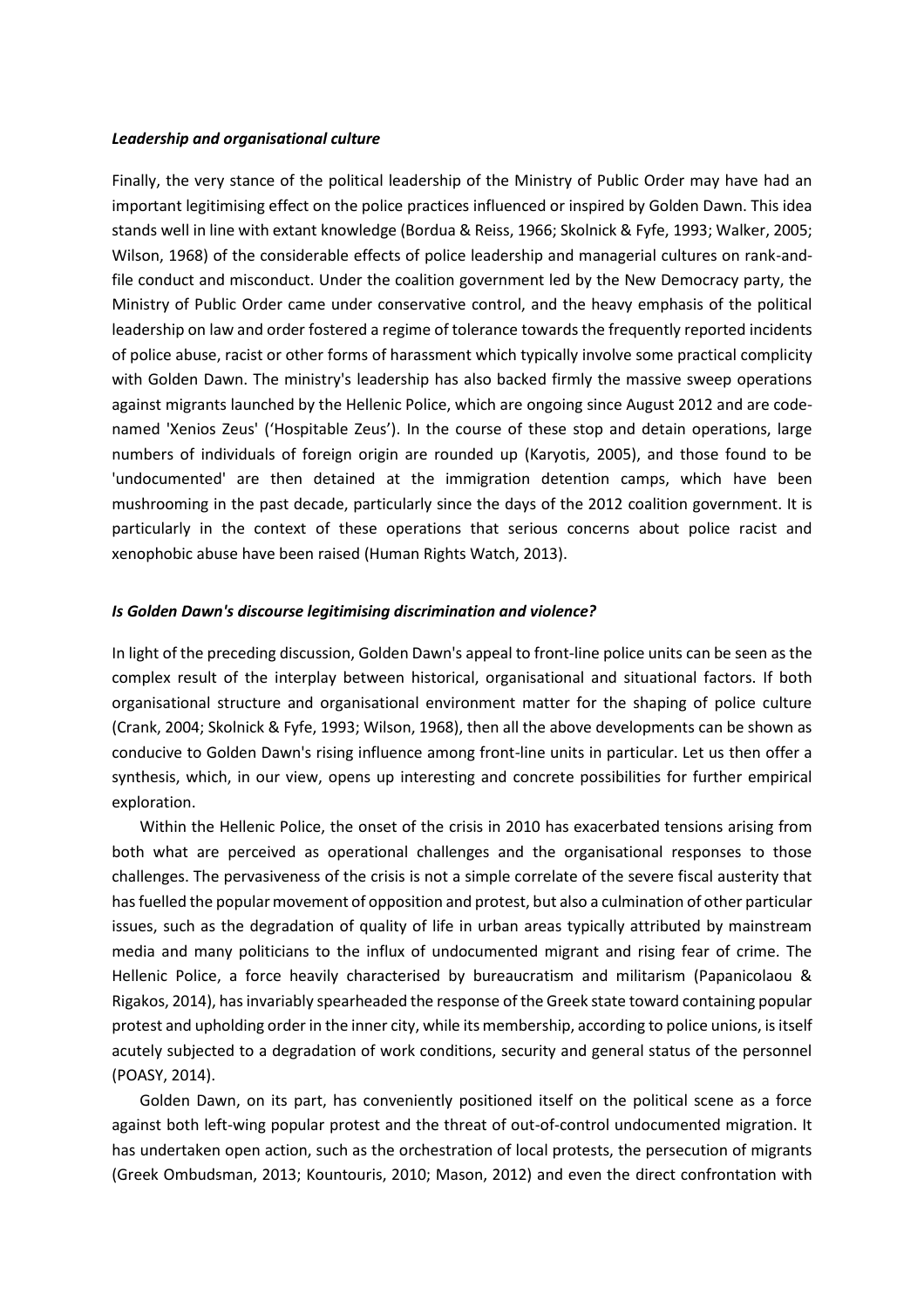left-wing activists (Vythoulkas, 2013). As such actions escalated in the period leading to the 2012 elections and subsequently, Golden Dawn has been increasingly seen by the police not only as 'part of the gang', but also as part of the solution. The practical alliances forged with the riot police in the heated environment of street fighting against protesters and activists correspond to the practical alliances forged in the environment of everyday neighbourhood policing, where front line patrol and emergency response police personnel are pressed hard to reassure a worried and agitated public. Golden Dawn's activism, mixing violence against the racialised, vilified and criminalised other with a helping hand and a smiling face towards inner city residents, either in the form of food banks, blood donations or personal protection resembles in practice the actions of police—and in so far as it is received as police action by the general public, Golden Dawn appeals to the spontaneous ideology of the police personnel as a practical ally and an extension of the police organisation itself (Human Rights Watch, 2015; Smith, 2012).

Such practical alliances, of course, should theoretically become less tenable as more police officers join the ranks of Golden Dawn. In fact, the party's actions, far from being a helping hand to the police, pose a direct challenge to the authority of the police and of the state, in so far as they are a substitute for police and state. Yet Golden Dawn's theory and practice, which should be entirely foreign to any modern professional and democratically accountable police force, is capable of having a crucial desensitising and neutralising ideological effect. In so far as it views political dissent as a *μίασμα* to be cleansed by means of violent suppression of the dissenting individuals, just as the non-Greeks are viewed as subhumans to be humiliated, expelled and if possible, exterminated,<sup>3</sup> it addresses effectively the acute contradictions emerging in the everyday police experience. That is, the experience of a police force sworn, on the one hand, to the protection of a regime that they themselves often view as corrupt and inimical to their material interests and, on the other, instructed to suppress the problems of wide popular dissent and of floating migrant populations living a miserable and pauperised existence in public spaces, problems which, essentially, are not meant to be solved by police means. The rhetoric and practice of Golden Dawn is shrewdly tuned to the spontaneous ideology of the police, which is already predicated upon conservativism (Papakonstantis, 2003).

### **Conclusion**

 $\overline{a}$ 

Using electoral data from the twin election of 2012, we have attempted to establish a baseline for the exploration of the extent of the political influence of the extreme right among the major, particularly front-line police units in Greece's capital city. Clearly, while we find compelling evidence that this influence is extensive, our analysis only permits tentative conclusions, and rather raises questions for further investigation rather than settles any. In our view, a consideration of the relation between extreme right and the police through the lens of the ongoing reconfiguration of the political right in Greece seems to us a solid basis for further analysis. Along the lines suggested in the previous section, we see more than a happy transient affair taking place between the extreme right and the personnel of the police, one which could be taken as an aberration and be dealt with by means of reformed

<sup>3</sup> Reportedly, attacking and even killing an individual of an 'inferior' race is an initiation ritual for Golden Dawn members (Psarras, 2012). Yet many in Greece are slow or unwilling to recognise the connection of such rituals with the dramatic increase of racist attacks, often in plain daylight (Greek Ombudsman, 2013).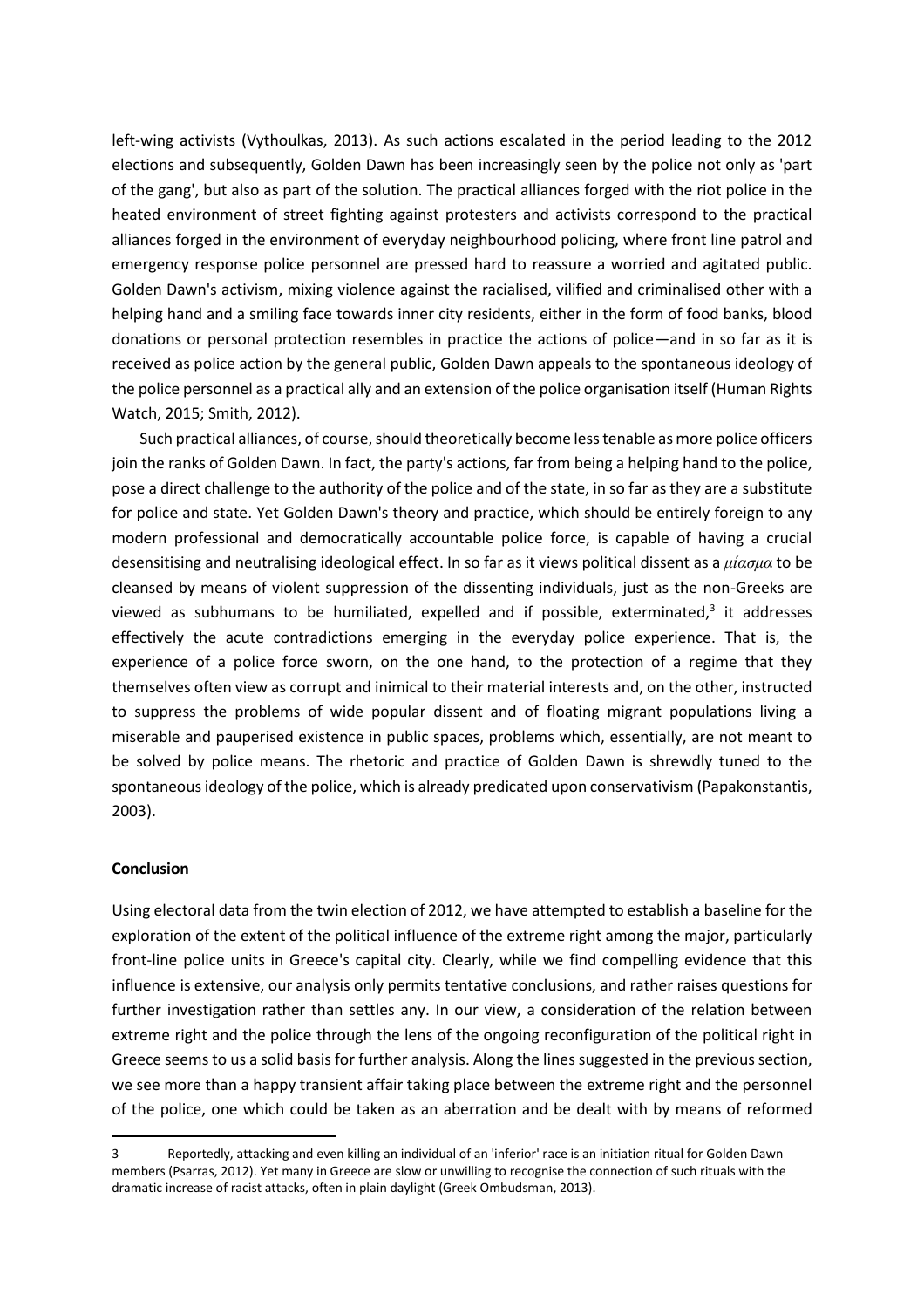standards of service and a tightening of operational controls 'from above'. Consequently, our suggestion for further research, which is acutely needed, would be to relate the far-right's political discourse and practice with the specific determinants of front-line police culture and mentality in Greece.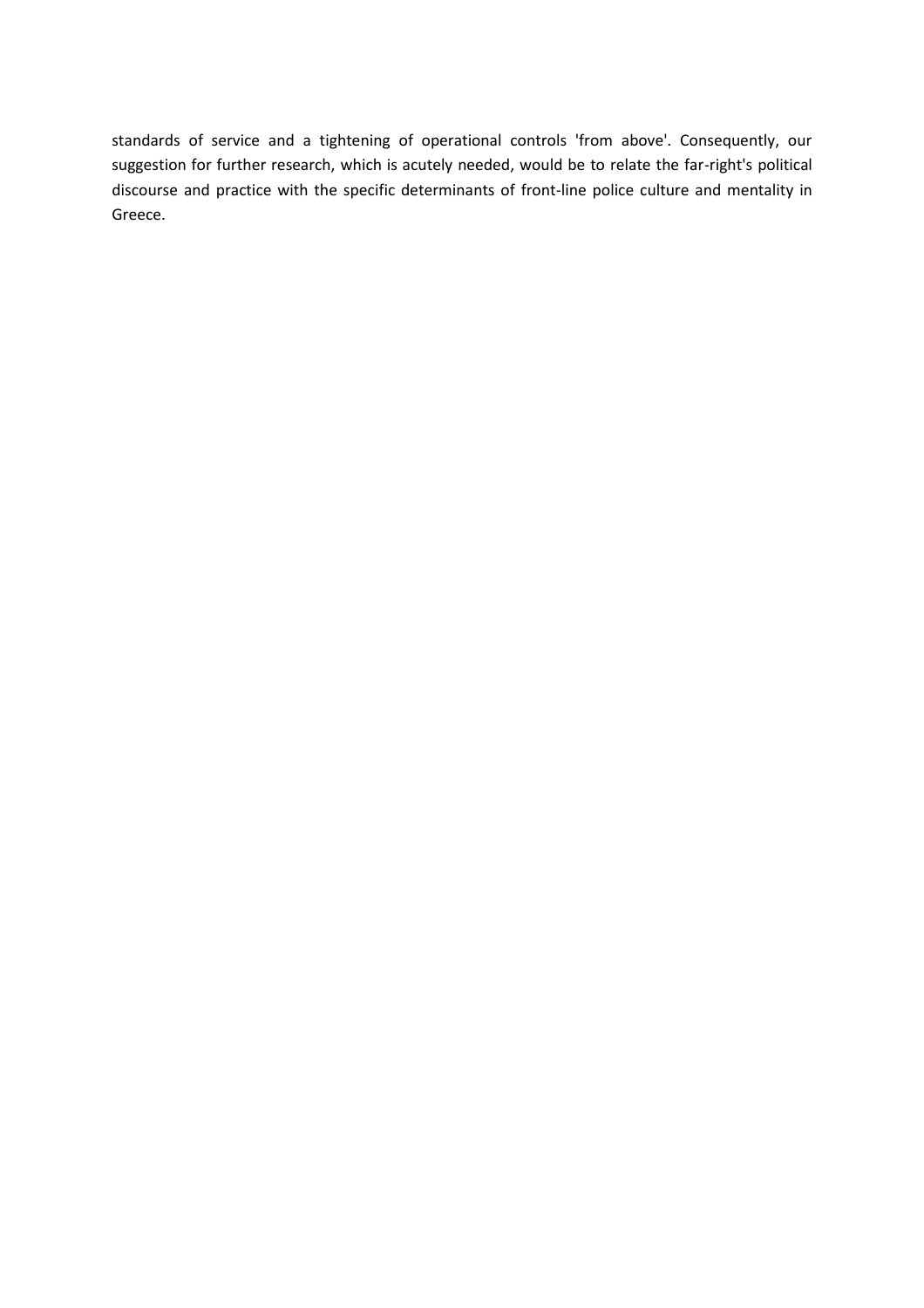### **References**

Alivizatos, N. (1986). The political institutions in crisis (1922–1974). Athens: Themelio (in Greek).

- Amnesty International. (2014). A law unto themselves: a culture of abuse and impunity in the Greek police. London: Amnesty International.
- Anderson, M. (2011). In thrall to political change: police and gendarmerie in France. Oxford: Oxford University Press.
- Bartsokas, T. (2009, 14 October). A tour of the 'peculiar' results of Kesariani. I Avgi. Retrieved from http://archive.avgi.gr/ArticleActionshow.action?articleID=497562, 18 August 2013.
- Bordua, D. J., & Reiss, A. J., Jr. (1966). Command, control, and charisma: reflections on police bureaucracy. American Journal of Sociology, 72(1), 68-76.
- Chan, J. B. L. (1997). Changing police culture: policing in a multicultural society. Cambridge: Cambridge University Press.
- Christopoulos, D. (Ed.). (2014a). Mapping ultra-right extremism, xenophobia and racism within the Greek state apparatus. Brussels: Rosa Luxemburg Stiftung.
- Christopoulos, D. (2014b). The Hellenic Police. In D. Christopoulos (Ed.), The 'deep state' in contemporary Greece and the far-right (pp. 83-150). Athens: Nisos Publications (in Greek).
- Crank, J. P. (2004). Understanding police culture (2nd ed.). London: Routledge.
- Dinas, E., Georgiadou, V., Kostandinidis, I., & Rori, L. (2013). From dusk to dawn: local party organisation and party success of right-wing extremism. Party Politics, doi: 10.1177/1354068813511381.
- Doxiadis, A., & Matsaganis, M. (2012). National populismn and xenophobia in Greece. London: Counterpoint.
- Eatwell, R., & Mudde, C. (Eds.). (2004). Western democracies and the new extreme right challenge. London: Routledge.
- Ellinas, A. A. (2012). LAOS and the Greek extreme right since 1974. In A. Mammone, E. Godin, & B. Jenkins (Eds.), Mapping the extreme right in contemporary Europe: from local to transnational (pp. 124-139). London: Routledge.
- Ellinas, A. A. (2013). The rise of Golden Dawn: the new face of the far right in Greece. South European Society and Politics, 18(4), 543-565.
- Emsley, C. (1991). The English police: a political and social history (2nd ed.). London: Longman.
- Emsley, C. (1999). Gendarmes and the state in nineteenth century. Oxford: Oxford University Press.
- Gasparinatou, M. (2015, 2 April). Potential juvenile delinquents and policing in times of crisis. Paper presented at the Conference in honour of Professor Emeritus N. Courakis 'Crisis, crime and penal repression system', Athens Bar Association, Athens 2–4 April 2015.
- Georgiadou, V. (2013). Right-wing populism and extremism: the rapid rise of Golden Dawn in crisiridden Greece. In R. Melzer & S. Serafin (Eds.), Right-wing extremism in Europe: country analyses, counter-strategies and labour-market oriented exist strategies (pp. 75-101). Berlin: Friedrich Ebert Foundation.
- Greek Ombudsman. (2013). The phenomenon of racist violence in Greece. Athens: Greek Ombudsman (in Greek).
- Halikiopoulou, D., & Vasilopoulou, S. (2013). Greece: the rise of the Golden Dawn. In D. Kitching, H. Giusto, & S. Rizzo (Eds.), The changing faces of populism: systemic challengers in Europe and the US (pp. 107-124). Brussels: Foundation for European Progressive Studies.

Hellenic Police (2011). Women in the Hellenic Police. Retrieved from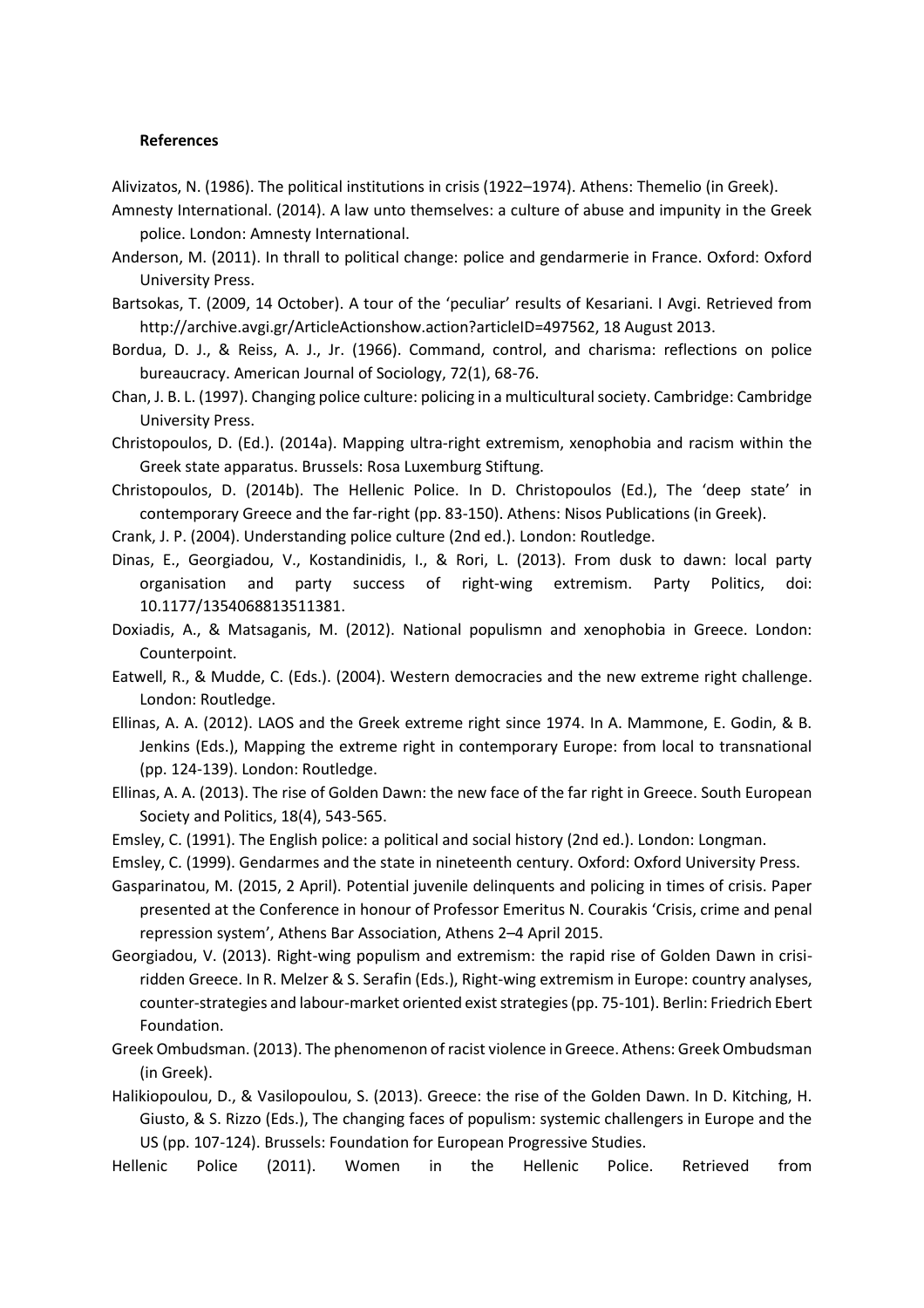http://www.astynomia.gr/index.php?option=ozo\_content&perform=view&id=66&Itemid=57&lang, 1 August 2016 (in Greek).

- Hellenic Police. (n.d.). Instant Action. Retrieved from http://www.astynomia.gr/index.php?option=ozo\_content&perform=view&id=1443&Itemid=286 &limit=1&limitstart=1&lang= , 4 March 2016 (in Greek).
- Hellenic Police. (n.d.). Motobike patrol squad 'DI.AS'. Retrieved from http://www.astynomia.gr/index.php?option=ozo\_content&perform=view&id=3160& , 4 March 2016 (in Greek).
- Human Rights Watch. (2013). Unwelcome guests: abusive practices of the Hellenic Police against migrants in Athens. New York: Human Rights Watch.
- Human Rights Watch. (2015). Greece: police abusing marginalised people, target the homeless, drug users, sex workers in Athens. Retrieved from http://www.hrw.org/news/2015/05/06/greecepolice-abusing-marginalized-people, 4 March 2016.
- Kallis, A. (2013). Far-right 'contagion' or a failing 'mainstream'? How dangerous ideas cross borders and blur boundaries. Democracy and Security, 9, 221-246.
- Karyotis, G. (2005). Irregular migration in Greece: sacrificing Xenios Zeus on the altar of security. Paper prepared for presentation at the 2nd LSE Symposium on Modern Greece: 'Current Social Science Research on Greece'. LSE, 10 June.
- Kitching, D., Giusto, H., & Rizzo, S. (Eds.). (2013). The changing faces of populism: systemic challengers in Europe and the US. Brussels: Foundation for European Progressive Studies.
- Kountouris, S. (2010). Clashes at Agios Panteleemon. Ethnos. Retrieved from http://www.ethnos.gr/article.asp?catid=11424&subid=2&pubid=30350948# , 4 March 2016 (in Greek).
- Lambropoulos, V. G. (2012, 12 May). One in two police officers voted for Golden Dawn. To Vima. Retrieved from http://www.tovima.gr/afieromata/elections2012/article/?aid=457088, 4 March 2016.
- Lanchester, J. (2012, 18 June). Greece vs. the rest. The New Yorker. Retrieved from http://www.newyorker.com/talk/comment/2012/06/18/120618taco\_talk\_lanchester, 4 March 2016.
- Manning, P. K. (1997). Police work. The social organization of policing (2nd ed.). Prospect Heights, Illinois: Waveland Press.
- Margaronis, M. (2012a, 26 October). Fear and loathing in Athens: the rise of Golden Dawn and the far right. Guardian.co.uk. Retrieved from http://www.guardian.co.uk/world/2012/oct/26/goldendawn-greece-far-right?intcmp=122, 4 March 2016.
- Margaronis, M. (2012b, 9 October). Greek anti-fascist protesters 'tortured by police' after Golden Dawn clash. Guardian.co.uk. Retrieved from http://www.theguardian.com/world/2012/oct/09/greek-antifascist-protesters-torture-police,
- Mason, P. (2012, 17 October). Alarm at Greek police 'collusion' with far-right Golden Dawn. BBC News. Retrieved from www.bbc.co.uk/news/world-19976841, 4 March 2016.
- Mavris, Y. (2013, c). Emergence and stabilisation of the extreme right phenomenon. Efimerida ton Syntakton, pp. 10-11.
- Melzer, R., & Serafin, S. (Eds.). (2013). Right-wing extremism in Europe: country analyses, counterstrategies and labour-market oriented exit strategies. Berlin: Friedrich Ebert Foundation.
- Mudde, C. (2000). The ideology of the extreme right. Manchester: Manchester University Press.
- Mudde, C. (2007). Populist radical right parties in Europe. Cambridge: Cambridge University Press.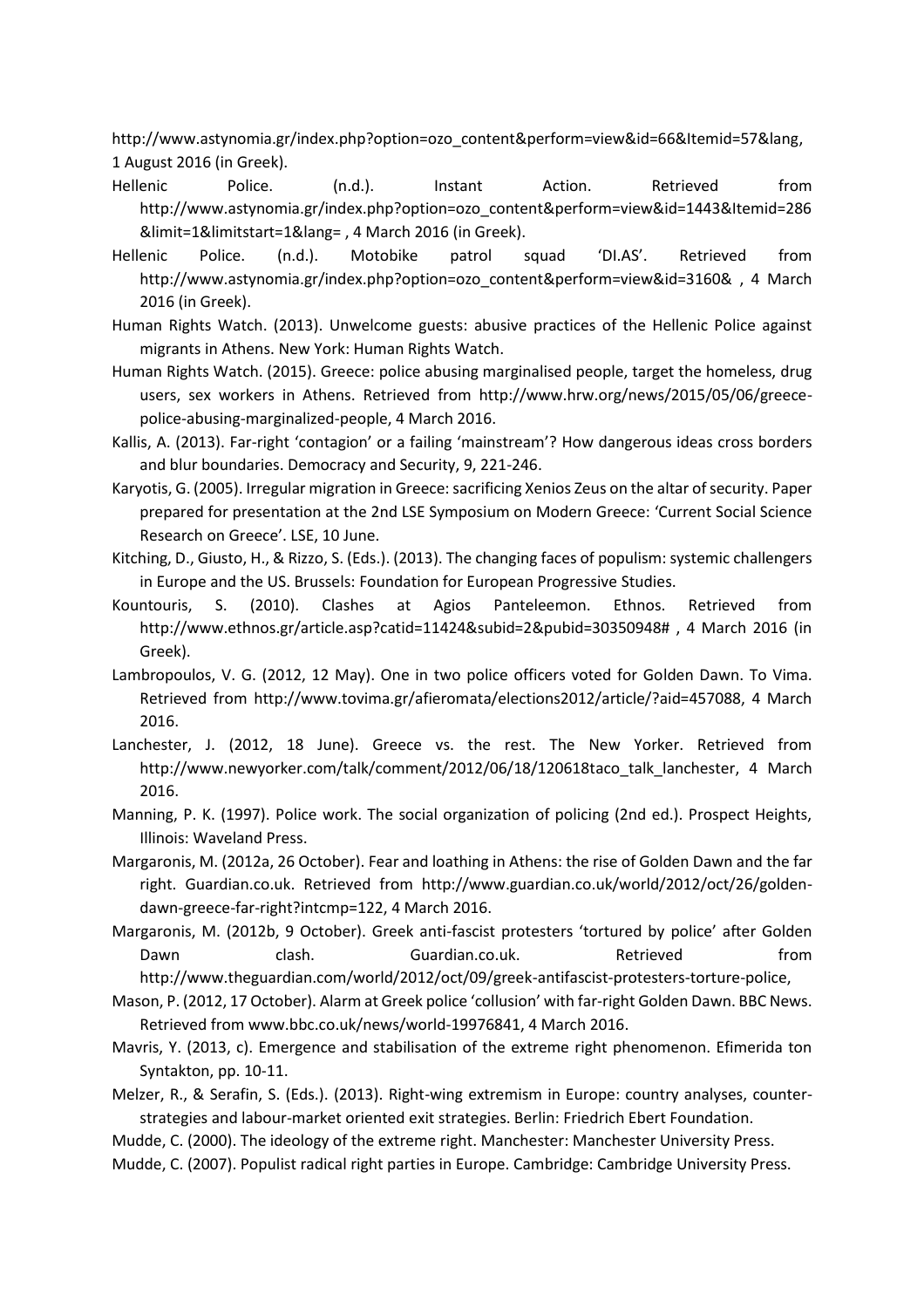Newsbeast.gr (2012, 17 October). There is already a civil war. Newsbeast.gr. Retrieved from http://www.newsbeast.gr/politiki/arthro/430105/uparhei-idi-emfulios-polemos/, 4 March 2016. Ovenden, K. (2015). Syriza: inside the labyrinth. London: Pluto Press.

- Papakonstantis, G. V. (2003). Hellenic police: organization, policy and ideology. Athens, Greece: Ant. N. Sakkoulas (in Greek).
- Papanicolaou, G. (2006). Greece. In T. Jones & T. Newburn (Eds.), Plural policing: a comparative perspective (pp. 77-97). London: Routledge.
- Papanicolaou, G. (2011). Transnational policing and sex trafficking in southeast Europe: policing the imperialist chain. Basingstoke: Palgrave Macmillan.
- Papanicolaou, G., & Rigakos, G. S. (2014). Democratising the police in Europe with a particular emphasis on Greece. Vienna: Transform! European Network, Nicos Poulantzas Institute and Rosa Luxemburg Foundation.
- p.d. 1/2001. Restructuring, establishment, organisation and operations of services of the General Police Directorate of Attica and other provisions [Presidential Decree]. FEK 1 Α', 10 January 2001 (in Greek).
- p.d. 26/2012. Codification in a single text of the provisions of the legislation on the election of members of parliament [Presidential Decree]. FEK 57 Α', 15 March 2012 (in Greek).
- p.d. 8/2000. Determination of electoral departments and procedure for allocating voters to these [Presidential Decree]. FEK 9 A', 19 January 2000 (in Greek).
- POASY (2015). Resolution of the 25th national conference of the Panhellenic Federation of Police Officers, 22–24 June, Thessaloniki. Retrieved from http://www.poasy.gr/web/index.php?option=com\_content&view=article&id=2417:25opanelladiko-synedrio&catid=10:synedria&Itemid=95, 1 August 2016 (in Greek).
- POASY (2014). Works of the 24th national conference and motions passed. Retrieved from http://www.poasy.gr/web/index.php?option=com\_content&view=article&id=2098:ergasies-24ou-panelladikoy-synedriou-a-psifisma-synedriou&catid=109:news-poasy-2014&Itemid=101 , 4 March 2016 (in Greek)
- Psarras, D. (2010). The hidden hand of Karatzaferis: the tv rebirth of the Greek extreme right. Athens: Alexandria Publications (in Greek).
- Psarras, D. (2012). The black book of Golden Dawn: documents from the history and action of a nazi group. Athens: Polis (in Greek).
- Reuss-Ianni, E. (1983). Two cultures of policing: street cops and management cops. New Brunswick: Transaction Publishers.
- Rigakos, G. S., & Papanicolaou, G. (2003). The political economy of Greek policing: between neoliberalism and the sovereign State. Policing and Society, 13(3), 271-304.
- Rogers, S. (2012, 6 May). Greece election results mapped: infographic. Guardian.co.uk. Retrieved from http://www.theguardian.com/news/datablog/interactive/2012/may/06/greece-electionsresults-map, 4 March 2016.
- Sarantakos, G., & Psara, M. (2012, c). The black column of Golden Dawn inside the Hellenic Police. Ethnos, pp. 24-27 (in Greek).
- Skolnick, J. H. (1966). Justice without trial. Law enforcement in democratic society. New York: John Wiley and Sons.
- Skolnick, J. H., & Fyfe, J. J. (1993). Above the law. Police and the excessive use of force. New York: Free Press.
- Smith, H. (2012, 28 September). Greek police send crime victims to neo-nazi 'protectors'.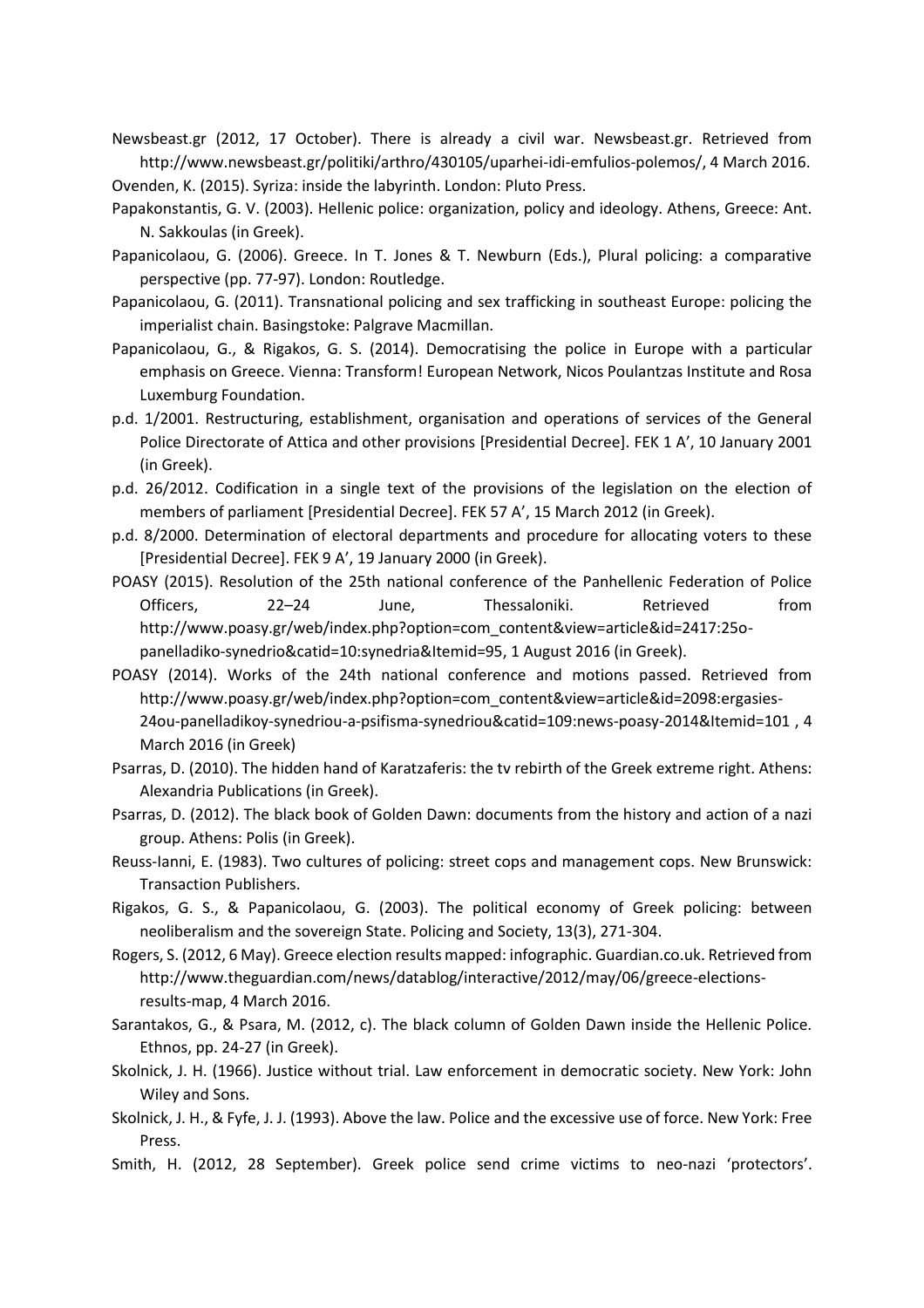Guardian.co.uk. Retrieved from http://www.guardian.co.uk/world/2012/sep/28/greek-policevictims-neo-nazi, 4 March 2016.

- Smith, H. (2013, 1 June). Golden Dawn: 'Greece belongs to Greeks. Long live victory!'. The Guardian. Retrieved from http://www.guardian.co.uk/world/2013/jun/01/greece-golden-dawn-violenceeu-crisis/print, 4 March 2016.
- Smith, H. (2014, 7 June). SS songs and antisemitism: the week Golden Dawn turned openly Nazi. The Observer. Retrieved from http://www.theguardian.com/world/2014/jun/07/greece-goldendawn-fascism-threat-to-democracy, 8 June 2014.
- Souliotis, G. (2012, 11 May). Surprising share of the vote for Golden Dawn in Ampelokipoi. Kathimerini. Retrieved **from** http://news.kathimerini.gr/4dcgi/\_w\_articles\_politics\_100088\_11/05/2012\_481821, 4 March 2016.
- Stergioulis, E. (2001). The Greek police after the political changeover (1975-1995). Athens, Greece: Nomike Vivliothike (in Greek).
- Taguieff, P.-A. (2012). Le nouveau national-populisme. Paris: CNRS Éditions.
- Vasilopoulou, S., & Halikiopoulou, D. (2015). The Golden Dawn's 'nationalist solution': explaining the rise of the far-right in Greece. Basingstoke: Palgrave Macmillan.
- Vernardakis, C., & Mavris, Y. (1991). Parties and social alliances in pre-dictatorship Greece. Athens: Exantas (in Greek).
- Vidali, S. (2007). Crime control and state police: ruptures and continuities in crime policy (vols. A' and B'). Athens: Ant. N. Sakkoulas Publishers (in Greek).
- Vidali, S. (2015, 2 April). The issue of drugs, crisis and policing: the political economy of alienation. Paper presented at the Conference in honour of Professor Emeritus N. Courakis 'Crisis, crime and penal repression system', Athens Bar Association, Athens 2-4 April 2015.
- Vythoulkas, D. (2013, 13 September). Attack of Golden Dawn thugs against members of the Communist Party of Greece in Perama—26 suspects detained. To Vima. Retrieved from http://www.tovima.gr/society/article/?aid=529893, 4 March 2016.
- Walker, S. (2005). The new world of police accountability. Thousand Oaks: Sage Publications.
- Wilson, J. Q. (1968). Varieties of police behaviour. The management of law and order in eight communities. Cambridge, Massachusetts: Harvard University Press.
- Wilson, R., & Hainsworth, P. (2012). Far-right parties and discourse in Europe: a challenge for our times. Brussels: European Network Against Racism.
- Xenakis, S. (2012). A new dawn? Change and continuity in political violence in Greece. Terrorism and Political Violence, 24, 437-464.
- The assault of Golden Dawn was escorted by police officers. (2013, 12 July). Zougla.gr. Retrieved from http://www.zougla.gr/greece/article/sinodia-astinomikon-i-efodos-tis-xrisis-avgis, 4 March August 2016.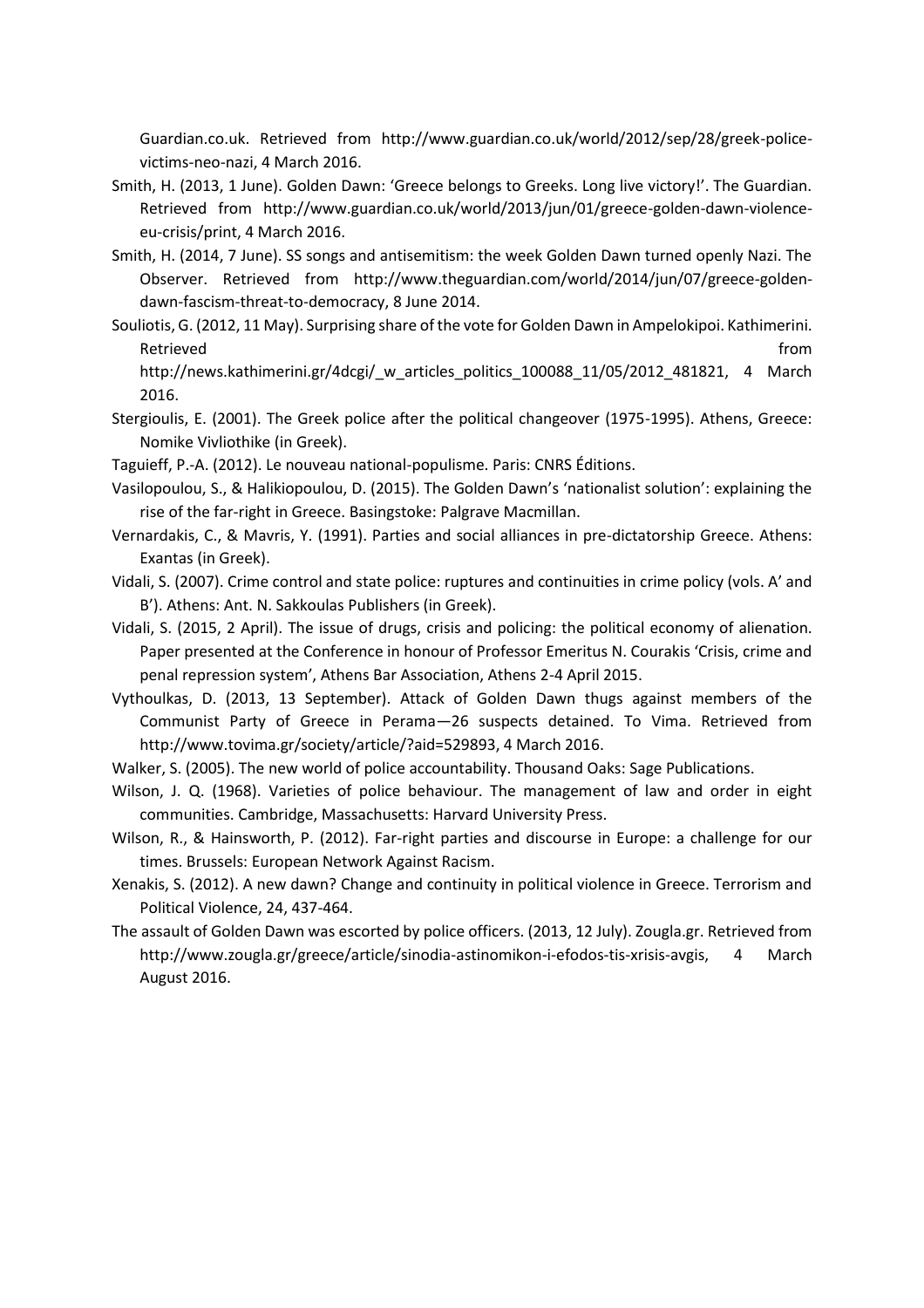|                 |         |         |          | 6 May 2012 |          |          | 17 June 2012 |         |         |          |         |          |          |         |  |
|-----------------|---------|---------|----------|------------|----------|----------|--------------|---------|---------|----------|---------|----------|----------|---------|--|
|                 | Greece  | 7 Dept  | Amp Spec | Amp Reg    | Athens B | Kes Spec | Kes Reg      | Greece  | 7 Dept  | Amp Spec | Amp Reg | Athens B | Kes Spec | Kes Reg |  |
| Registered      | 9945859 | 88477   | 29219    | 15231      | 1419469  | 15724    | 10207        | 9947876 | 89188   | 30364    | 14801   | 1420926  | 15944    | 10214   |  |
| Turnout %       | 65.12%  | 65.00%  | 67.84%   | 60.72%     | 73.46%   | 69.70%   | 63.41%       | 62.49%  | 64.11%  | 66.25%   | 62.73%  | 70.81%   | 66.08%   | 60.58%  |  |
| Valid votes     | 6324136 | 56685   | 19398    | 9352       | 1024000  | 10736    | 6372         | 6155464 | 56731   | 19960    | 9207    | 988870   | 10446    | 6139    |  |
| ND.             | 18.85%  | 15.92%  | 16.99%   | 18.17%     | 12.40%   | 10.54%   | 9.21%        | 29.66%  | 31.67%  | 33.13%   | 33.78%  | 26.49%   | 23.13%   | 17.93%  |  |
| <b>SYRIZA</b>   | 16.79%  | 18.21%  | 14.17%   | 18.41%     | 21.82%   | 21.83%   | 26.82%       | 26.89%  | 25.01%  | 19.43%   | 25.86%  | 31.75%   | 31.05%   | 39.18%  |  |
| <b>PASOK</b>    | 13.18%  | 9.77%   | 9.13%    | 10.82%     | 9.07%    | 9.04%    | 9.81%        | 12.28%  | 8.82%   | 8.18%    | 9.30%   | 8.63%    | 8.04%    | 8.88%   |  |
| ANEL            | 10.62%  | 8.93%   | 10.11%   | 8.40%      | 11.01%   | 9.03%    | 9.01%        | 7.51%   | 6.21%   | 6.84%    | 6.18%   | 7.45%    | 6.17%    | 6.47%   |  |
| GDawn           | 6.97%   | 9.41%   | 15.31%   | 6.36%      | 6.71%    | 12.16%   | 4.77%        | 6.92%   | 8.60%   | 14.28%   | 5.72%   | 6.44%    | 10.76%   | 4.97%   |  |
| KKE             | 8.48%   | 8.09%   | 6.21%    | 8.55%      | 9.64%    | 15.19%   | 17.40%       | 4.50%   | 4.49%   | 3.36%    | 4.45%   | 5.42%    | 9.10%    | 10.21%  |  |
| DA              | 6.11%   | 6.27%   | 5.91%    | 6.29%      | 6.60%    | 5.55%    | 6.14%        | 6.25%   | 7.61%   | 7.06%    | 7.58%   | 7.79%    | 6.01%    | 7.02%   |  |
| LAOS            | 2.89%   | 2.95%   | 3.42%    | 2.66%      | 2.78%    | 2.92%    | 2.31%        | 1.58%   | 1.85%   | 2.26%    | 1.64%   | 1.70%    | 1.81%    | 1.24%   |  |
| DemKs           | 2.15%   | 3.72%   | 3.47%    | 3.76%      | 3.77%    | 2.24%    | 2.76%        | 1.59%   | 2.71%   | 2.59%    | 2.67%   | 2.34%    | 1.52%    | 1.58%   |  |
| Drasi           | 1.80%   | 4.75%   | 4.18%    | 4.79%      | 3.44%    | 1.71%    | 1.52%        |         |         |          |         |          |          |         |  |
| DS.             | 2.55%   | 2.45%   | 2.28%    | 2.63%      | 2.05%    | 1.37%    | 1.33%        |         |         |          |         |          |          |         |  |
| Greens          | 2.93%   | 3.00%   | 2.59%    | 2.99%      | 3.45%    | 2.54%    | 3.15%        | 0.88%   | 0.94%   | 0.88%    | 0.83%   | 1.05%    | 0.70%    | 0.96%   |  |
| <b>ANTARSYA</b> | 1.19%   | 1.52%   | 1.09%    | 1.37%      | 1.49%    | 1.23%    | 1.35%        | 0.33%   | 0.43%   | 0.23%    | 0.39%   | 0.44%    | 0.28%    | 0.36%   |  |
| Other           | 5.48%   | 5.03%   | 5.14%    | 4.78%      | 5.77%    | 4.63%    | 4.41%        | 1.60%   | 1.67%   | 1.77%    | 1.60%   | 0.50%    | 1.42%    | 1.21%   |  |
|                 | 100.00% | 100.00% | 100.00%  | 100.00%    | 100.00%  | 100.00%  | 100.00%      | 100.00% | 100.00% | 100.00%  | 100.00% | 100.00%  | 100.00%  | 100.00% |  |
| Left            | 45.75%  | 46.84%  | 39.10%   | 48.44%     | 48.63%   | 55.38%   | 64.67%       | 50.26%  | 47.29%  | 39.13%   | 48.41%  | 54.04%   | 55.19%   | 66.61%  |  |
| Right           | 45.84%  | 48.13%  | 55.76%   | 46.78%     | 42.15%   | 39.99%   | 30.92%       | 47.26%  | 51.04%  | 59.10%   | 49.99%  | 44.42%   | 43.39%   | 32.19%  |  |
| <b>XRight</b>   | 9.87%   | 12.36%  | 18.73%   | 9.02%      | 9.49%    | 15.09%   | 7.08%        | 8.50%   | 10.45%  | 16.54%   | 7.36%   | 8.14%    | 12.57%   | 6.21%   |  |

**Table 1:** National, district and sampled polling stations results by party and political orientation, 6 May and 17 June 2012

Note: Amp= Ampelokipoi; Kes= Kesariani. Left = SYRIZA, PASOK, KKE, DIMAR, Greens, ANTARSYA; Right=ND, ANEL, GDawn, LAOS, DemKs, Drasi (May only), DS (May only); Xright= Gdawn, LAOS. Source: Ministry of Interior, Hellenic Republic (www.ekloges.ypes.gr)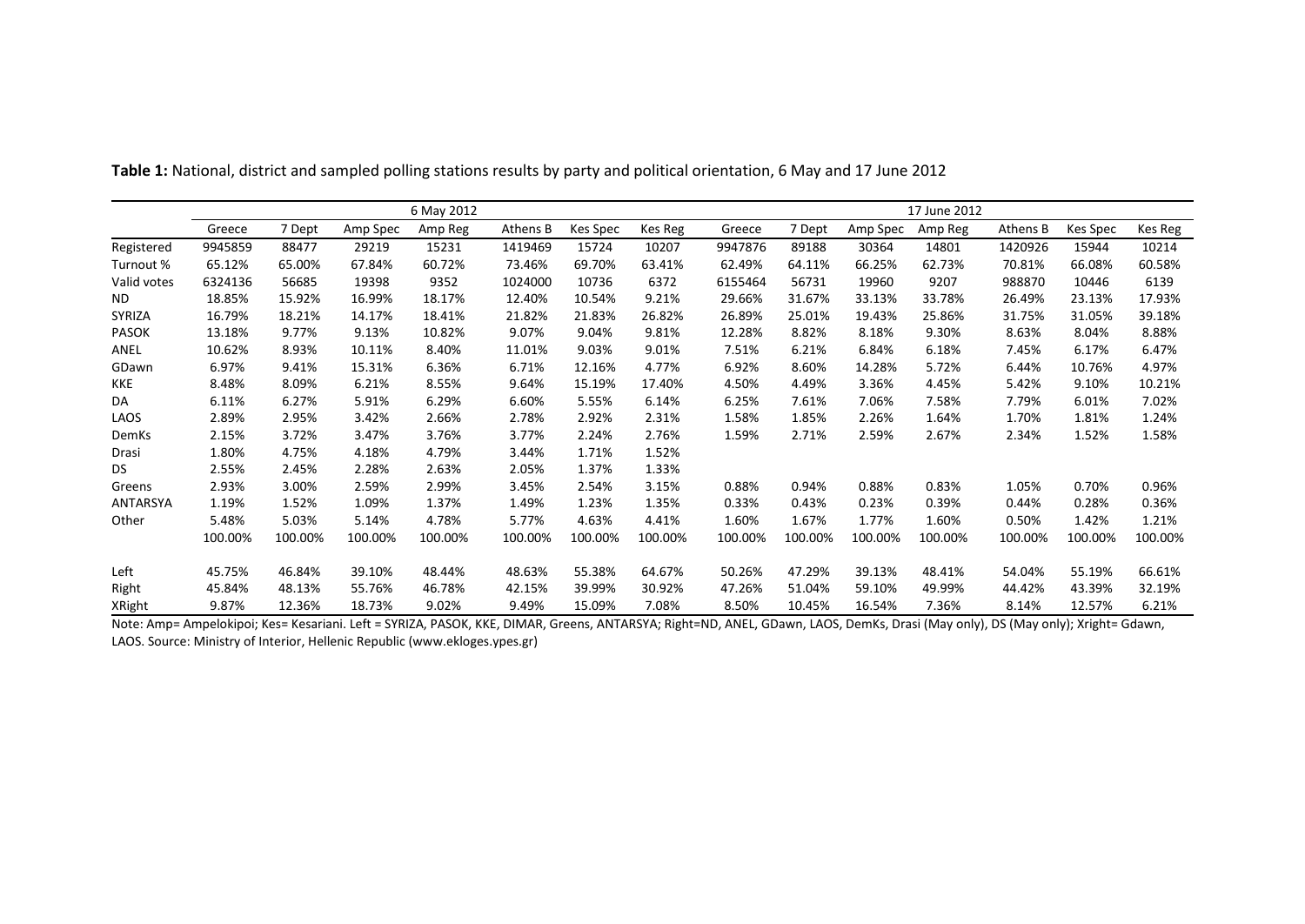|                     | Ampelokipoi (Elect Depts 27-29, 37-38) |        |            |        |         |         |                        |                  |        | Kesariani (Elect Depts 1-2) |        |            |         |                |                        |                  |  |  |
|---------------------|----------------------------------------|--------|------------|--------|---------|---------|------------------------|------------------|--------|-----------------------------|--------|------------|---------|----------------|------------------------|------------------|--|--|
|                     | Spec $(N=42)$                          |        | Reg (N=28) |        |         |         | test statistic         |                  |        | Spec $(N=25)$               |        | Reg (N=19) |         | test statistic |                        |                  |  |  |
|                     | М                                      | Mdn    | M          | Mdn    | M diff  | t       | Mann-<br>Whitne<br>y U | p (2-<br>tailed) | M      | Mdn                         | M      | Mdn        | M diff  | $\mathbf{t}$   | Mann-<br>Whitne<br>y U | p (2-<br>tailed) |  |  |
| Register            | 695.69                                 | 683.50 | 543.96     | 540.50 | 151.73  |         | 7.5                    | .001             | 628.96 | 635.00                      | 537.21 | 535.00     | 91.75   |                | 30.5                   | .001             |  |  |
| Turnout             | 67.83                                  | 68.94  | 62.71      | 62.66  | 5.12    | 3.50    |                        | .001             | 69.94  | 66.34                       | 63.41  | 62.92      | 6.53    |                | 90.0                   | .001             |  |  |
| <b>ND</b>           | 17.11                                  | 16.85  | 18.15      | 17.85  | $-1.04$ |         | 491.0                  | .245             | 10.52  | 11.11                       | 9.19   | 9.68       | 1.33    | 2.00           |                        | .052             |  |  |
| <b>SYRIZA</b>       | 14.23                                  | 14.00  | 18.43      | 18.13  | $-4.19$ | $-6.62$ |                        | .000             | 21.93  | 21.45                       | 26.73  | 26.85      | $-4.80$ | $-5.06$        |                        | .001             |  |  |
| <b>PASOK</b>        | 9.21                                   | 9.14   | 10.77      | 10.76  | $-1.56$ | $-3.28$ |                        | .002             | 9.06   | 8.62                        | 9.78   | 9.92       | $-0.72$ |                | 182.0                  | .188             |  |  |
| ANEL                | 10.12                                  | 10.30  | 8.37       | 8.51   | 1.75    | 3.83    |                        | .001             | 9.05   | 8.83                        | 8.99   | 8.67       | 0.06    | 0.12           |                        | .908             |  |  |
| <b>KKE</b>          | 6.20                                   | 6.01   | 8.55       | 8.52   | $-2.35$ |         | 153.0                  | .001             | 15.17  | 14.29                       | 17.55  | 16.72      | $-2.37$ | $-2.60$        |                        | .013             |  |  |
| GDawn               | 14.83                                  | 14.58  | 6.33       | 6.28   | 8.50    |         | 61.0                   | .001             | 12.17  | 12.48                       | 4.74   | 5.01       | 7.43    |                | 26.0                   | .001             |  |  |
| <b>DIMAR</b>        | 5.94                                   | 5.89   | 6.30       | 6.23   | $-0.36$ | $-1.00$ |                        | .322             | 5.49   | 5.69                        | 6.16   | 6.04       | $-0.67$ | $-1.75$        |                        | .088             |  |  |
| Greens              | 2.61                                   | 2.66   | 3.01       | 2.96   | $-0.40$ |         | 447.5                  | .092             | 2.53   | 2.36                        | 3.17   | 3.31       | $-0.64$ | $-2.77$        |                        | .008             |  |  |
| <b>LAOS</b>         | 3.40                                   | 3.46   | 2.65       | 2.72   | 0.75    | 3.08    |                        | .003             | 2.92   | 2.81                        | 2.30   | 2.56       | 0.63    | 2.20           |                        | .033             |  |  |
| <b>DS</b>           | 2.33                                   | 2.21   | 2.66       | 2.41   | $-0.32$ | $-1.32$ |                        | .190             | 1.38   | 1.23                        | 1.33   | 1.42       | 0.04    | 0.20           |                        | .843             |  |  |
| DemKs               | 3.49                                   | 3.36   | 3.80       | 3.70   | $-0.32$ | $-1.02$ |                        | .312             | 2.24   | 2.33                        | 2.79   | 2.73       | $-0.55$ |                | 164.0                  | .082             |  |  |
| Drasi               | 4.27                                   | 4.21   | 4.85       | 4.73   | $-0.58$ | $-1.59$ |                        | .116             | 1.70   | 1.63                        | 1.55   | 1.70       | 0.15    | 0.65           |                        | .517             |  |  |
| <b>ANTARSY</b><br>A | 1.10                                   | 1.12   | 1.35       | 1.30   | $-0.25$ | $-1.65$ |                        | .104             | 1.22   | 0.99                        | 1.34   | 1.24       | $-0.12$ |                | 212.0                  | .546             |  |  |
| Other               | 5.14                                   | 5.15   | 4.78       | 4.88   | 0.37    | 1.10    |                        | .276             | 4.63   | 4.48                        | 4.39   | 4.33       | 0.24    |                | 218.0                  | .644             |  |  |
| Left                | 39.30                                  | 40.39  | 48.41      | 48.72  | $-9.11$ | $-8.77$ |                        | .001             | 55.40  | 54.70                       | 64.73  | 64.71      | $-9.33$ | $-7.35$        |                        | .001             |  |  |
| Right               | 55.56                                  | 54.53  | 46.81      | 46.74  | 8.75    | 7.99    |                        | .001             | 39.97  | 40.98                       | 30.89  | 30.65      | 9.09    | 7.22           |                        | .001             |  |  |
| <b>XRight</b>       | 18.23                                  | 17.76  | 8.98       | 9.17   | 9.25    |         | 57.0                   | .001             | 15.09  | 15.85                       | 7.04   | 7.08       | 8.05    |                | 27.0                   | .001             |  |  |

**Table 2:** Statistical analysis of election results, Ampelokipoi and Kesariani, 6 May 2012

Note: Spec= Special polling stations; Reg = Regular polling stations; Left = SYRIZA, PASOK, KKE, DIMAR, Greens, ANTARSYA; Right=ND, ANEL, GDawn, LAOS, DemKs, Drasi, DS; Xright= GDawn, LAOS.